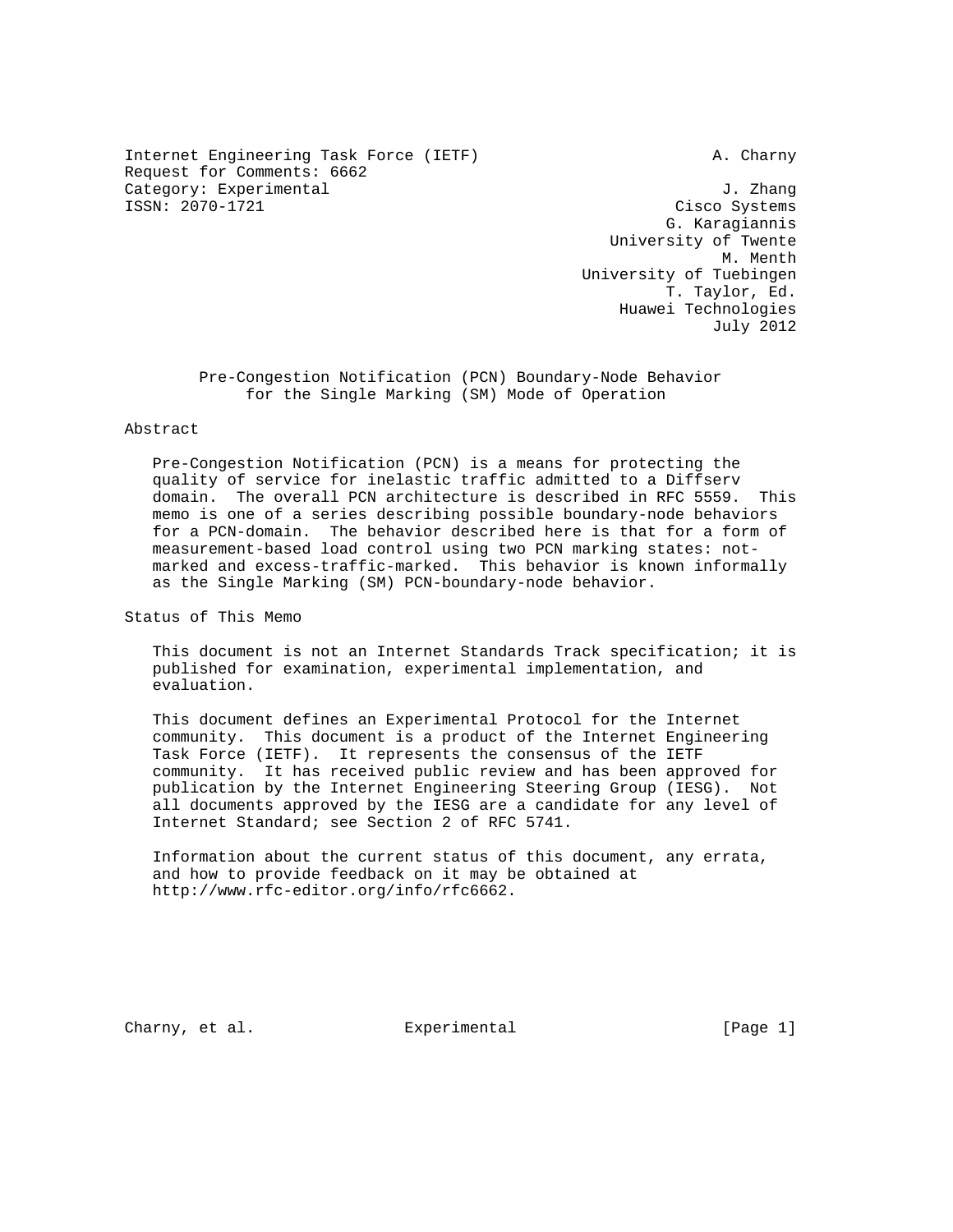# Copyright Notice

 Copyright (c) 2012 IETF Trust and the persons identified as the document authors. All rights reserved.

 This document is subject to BCP 78 and the IETF Trust's Legal Provisions Relating to IETF Documents

 (http://trustee.ietf.org/license-info) in effect on the date of publication of this document. Please review these documents carefully, as they describe your rights and restrictions with respect to this document. Code Components extracted from this document must include Simplified BSD License text as described in Section 4.e of the Trust Legal Provisions and are provided without warranty as described in the Simplified BSD License.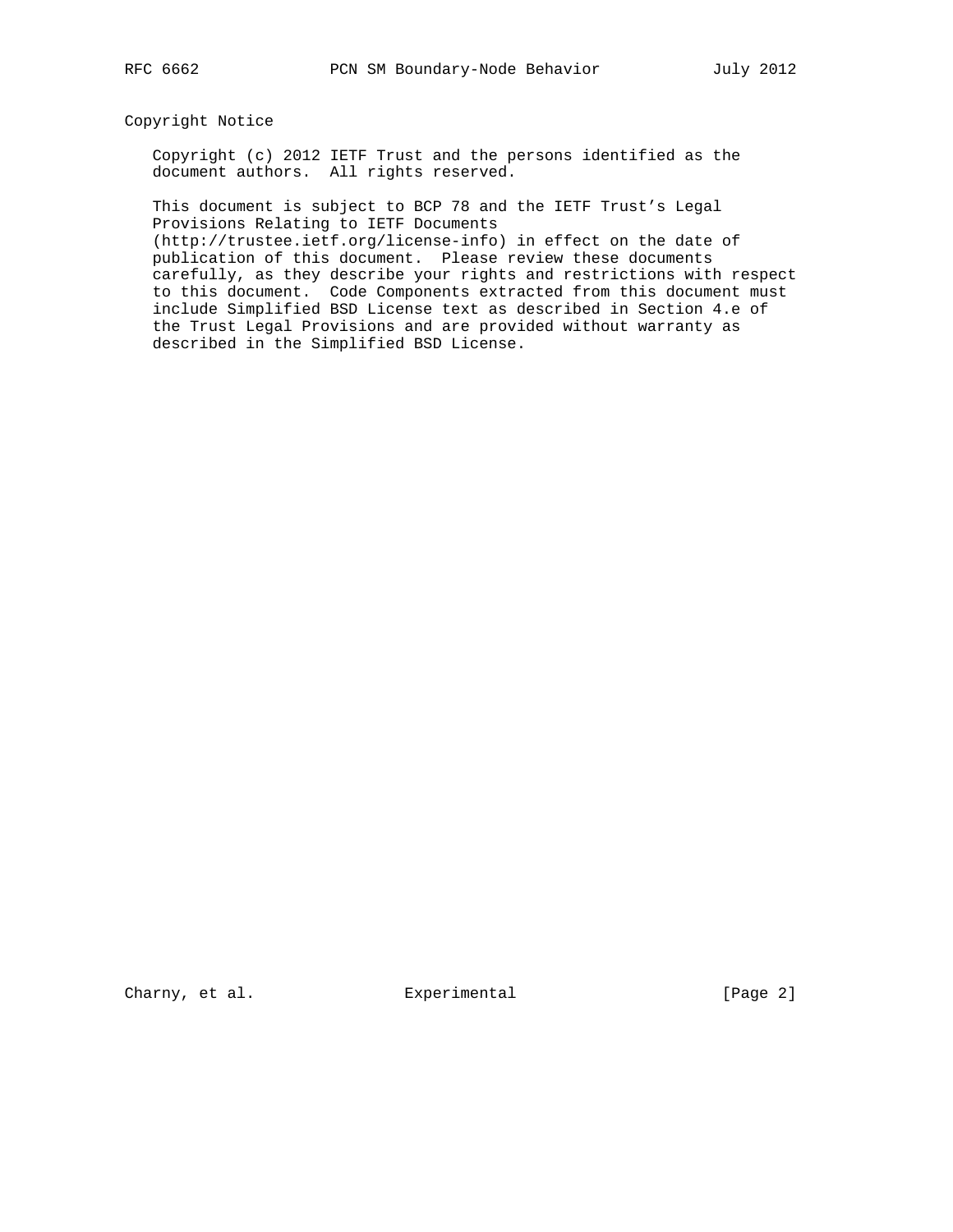Table of Contents

| 1.             |                                                                      |  |
|----------------|----------------------------------------------------------------------|--|
|                | 1.1.                                                                 |  |
| 2.             | [SM-Specific] Assumed Core Network Behavior for SM 8                 |  |
| 3 <sup>1</sup> |                                                                      |  |
|                | 3.1.                                                                 |  |
|                | 3.2. Behavior of the PCN-Egress-Node 9                               |  |
|                |                                                                      |  |
|                | $3.2.2.$ Reporting the PCN Data 10                                   |  |
|                | 3.2.3. Optional Report Suppression 10                                |  |
|                | 3.3. Behavior at the Decision Point 11                               |  |
|                | Flow Admission 11<br>3.3.1.                                          |  |
|                | 3.3.2. Flow Termination 12                                           |  |
|                | 3.3.3. Decision Point Action for Missing                             |  |
|                | PCN-Boundary-Node Reports 14                                         |  |
|                | Behavior of the Ingress Node 15<br>3.4.                              |  |
|                | Summary of Timers and Associated Configurable Durations . 15<br>3.5. |  |
|                | Recommended Values for the Configurable Durations 17<br>3.5.1.       |  |
| 4.             | Specification of Diffserv Per-Domain Behavior 17                     |  |
|                | 4.1.                                                                 |  |
|                | Technical Specification 18<br>4.2.                                   |  |
|                | 4.2.1. Classification and Traffic Conditioning 18                    |  |
|                | 4.2.2. PHB Configuration 18                                          |  |
|                | 4.3.                                                                 |  |
|                |                                                                      |  |
|                | 4.4.                                                                 |  |
|                | 4.5.                                                                 |  |
|                |                                                                      |  |
|                | Environmental Concerns 19<br>4.7.                                    |  |
|                | Security Considerations 19<br>4.8.                                   |  |
|                | 5. Operational and Management Considerations 19                      |  |
|                | Deployment of the SM Edge Behavior 19<br>5.1.                        |  |
|                | Selection of Deployment Options and Global<br>5.1.1.                 |  |
|                |                                                                      |  |
|                | Specification of Node- and Link-Specific Parameters . 21<br>5.1.2.   |  |
|                | Installation of Parameters and Policies 22<br>5.1.3.                 |  |
|                | Activation and Verification of All Behaviors 23<br>5.1.4.            |  |
|                | 5.2. Management Considerations 24                                    |  |
|                | 5.2.1. Event Logging in the PCN-Domain 24                            |  |
|                | 5.2.1.1. Logging Loss and Restoration of Contact 24                  |  |
|                | Logging Flow Termination Events 26<br>5.2.1.2.                       |  |
|                | 5.2.2. Provision and Use of Counters 27                              |  |
| б.             | Security Considerations 28                                           |  |
| 7.             |                                                                      |  |
|                |                                                                      |  |
| 8.             |                                                                      |  |

Charny, et al. Experimental Experimental [Page 3]

8.1. Normative References . . . . . . . . . . . . . . . . . . 29 8.2. Informative References . . . . . . . . . . . . . . . . . 30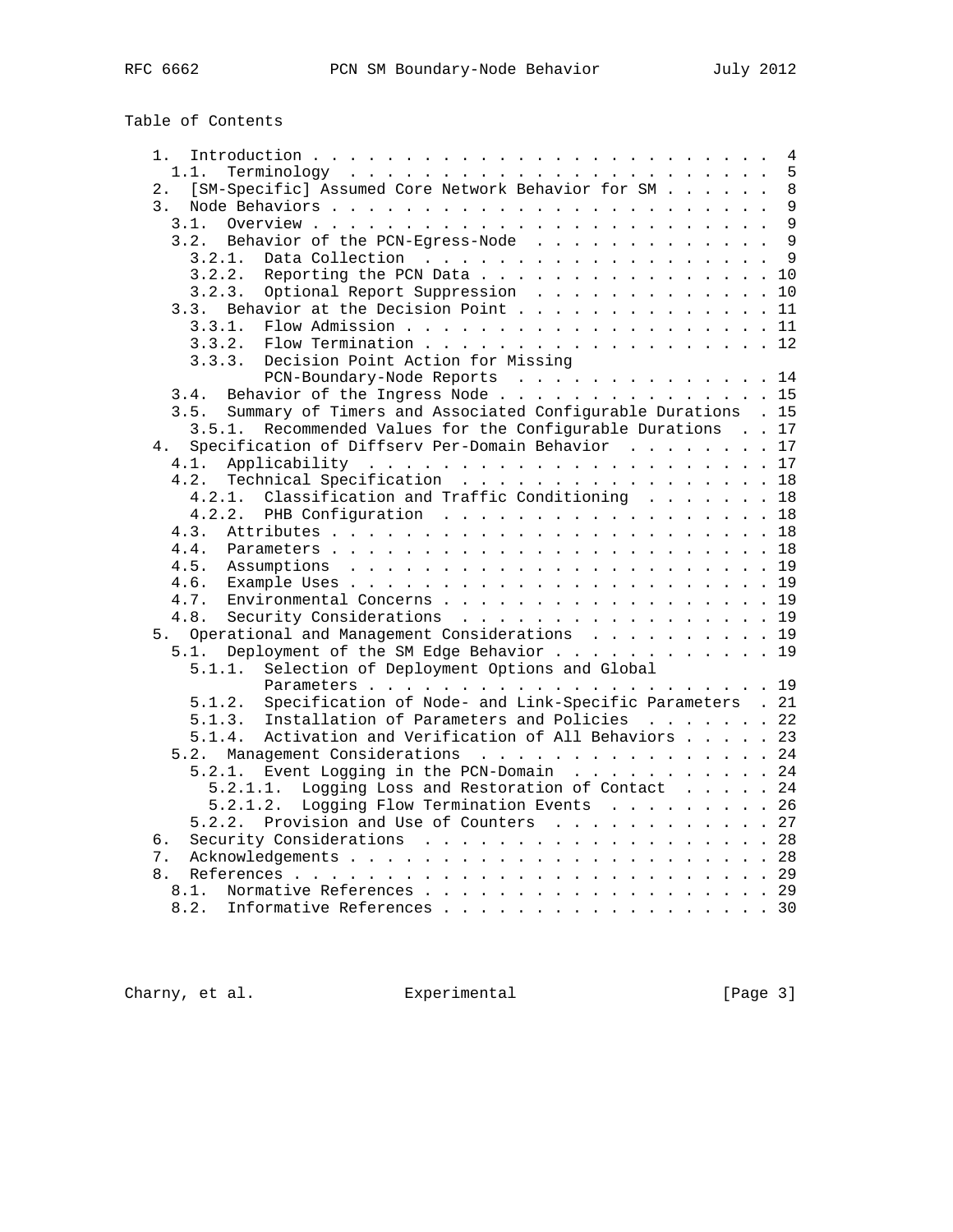# 1. Introduction

 The objective of Pre-Congestion Notification (PCN) is to protect the quality of service (QoS) of inelastic flows within a Diffserv domain, in a simple, scalable, and robust fashion. Two mechanisms are used: admission control to decide whether to admit or block a new flow request and, in abnormal circumstances, flow termination to decide whether to terminate some of the existing flows. To achieve this, the overall rate of PCN-traffic is metered on every link in the PCN domain, and PCN-packets are appropriately marked when certain configured rates are exceeded. These configured rates are below the rate of the link, thus providing notification to PCN-boundary-nodes about incipient overloads before any congestion occurs (hence the "pre" part of "pre-congestion notification"). The level of marking allows decisions to be made about whether to admit or terminate PCN flows. For more details, see [RFC5559].

 This document describes an experimental edge-node behavior to implement PCN in a network. The experiment may be run in a network in which a substantial proportion of the traffic carried is in the form of inelastic flows and where admission control of micro-flows is applied at the edge. For the effects of PCN to be observable, the committed bandwidth (i.e., level of non-best-effort traffic) on at least some links of the network should be near or at link capacity. The amount of effort required to prepare the network for the experiment (see Section 5.1) may constrain the size of network to which it is applied. The purposes of the experiment are:

- o to validate the specification of the SM edge behavior;
- o to evaluate the effectiveness of the SM edge behavior in preserving quality of service for admitted flows; and
- o to evaluate PCN's potential for reducing the amount of capital and operational costs in comparison to alternative methods of assuring quality of service.

 For the first two objectives, the experiment should run long enough for the network to experience sharp peaks of traffic in at least some directions. It would also be desirable to observe PCN performance in the face of failures in the network. A period on the order of a month or two in busy season may be enough. The third objective is more difficult and could require observation over a period long enough for traffic demand to grow to the point where additional capacity must be provisioned at some points in the network.

Charny, et al. Subsection Experimental Charny, et al. (Page 4)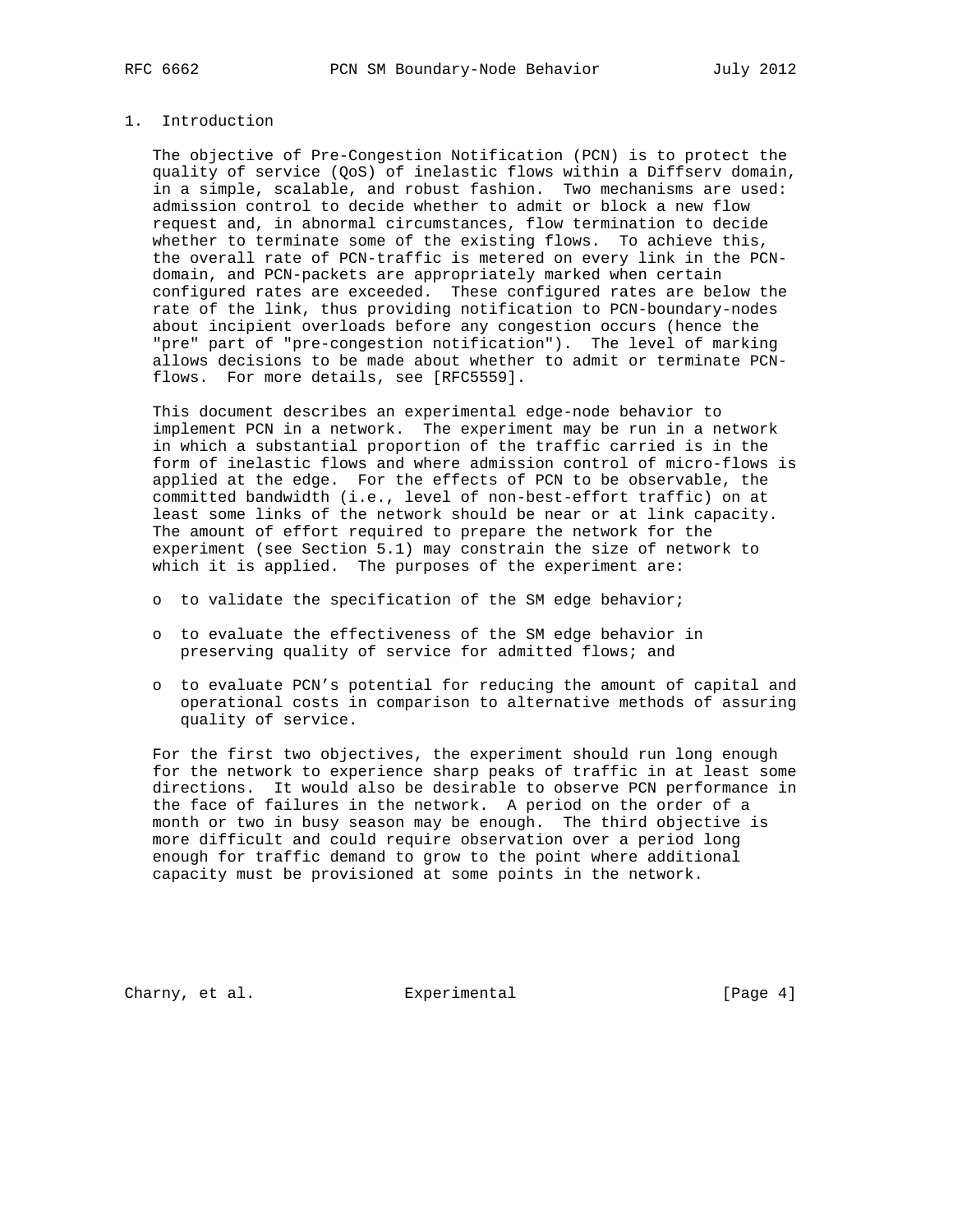Section 3 of this document specifies a detailed set of algorithms and procedures used to implement the PCN mechanisms for the SM mode of operation. Since the algorithms depend on specific metering and marking behavior at the interior nodes, it is also necessary to specify the assumptions made about PCN-interior-node behavior (Section 2). Finally, because PCN uses Diffserv codepoint (DSCP) values to carry its markings, a specification of PCN-boundary-node behavior must include the per-domain behavior (PDB) template specified in [RFC3086], filled out with the appropriate content (Section 4).

 Note that the terms "block" or "terminate" actually translate to one or more of several possible courses of action, as discussed in Section 3.6 of [RFC5559]. The choice of which action to take for blocked or terminated flows is a matter of local policy.

 A companion document [RFC6661] specifies the Controlled Load (CL) PCN-boundary-node behavior. This document and [RFC6661] have a great deal of text in common. To simplify the task of the reader, the text in the present document that is specific to the SM PCN-boundary-node behavior is preceded by the phrase "[SM-specific]". A similar distinction for CL-specific text is made in [RFC6661].

## 1.1. Terminology

 The key words "MUST", "MUST NOT", "REQUIRED", "SHALL", "SHALL NOT", "SHOULD", "SHOULD NOT", "RECOMMENDED", "MAY", and "OPTIONAL" in this document are to be interpreted as described in [RFC2119].

 This document uses the following terms defined in Section 2 of [RFC5559]:

- o PCN-domain
- o PCN-ingress-node
- o PCN-egress-node
- o PCN-interior-node
- o PCN-boundary-node
- o PCN-flow
- o ingress-egress-aggregate
- o PCN-excess-rate

Charny, et al. Subsection Experimental Charny, et al. (Page 5)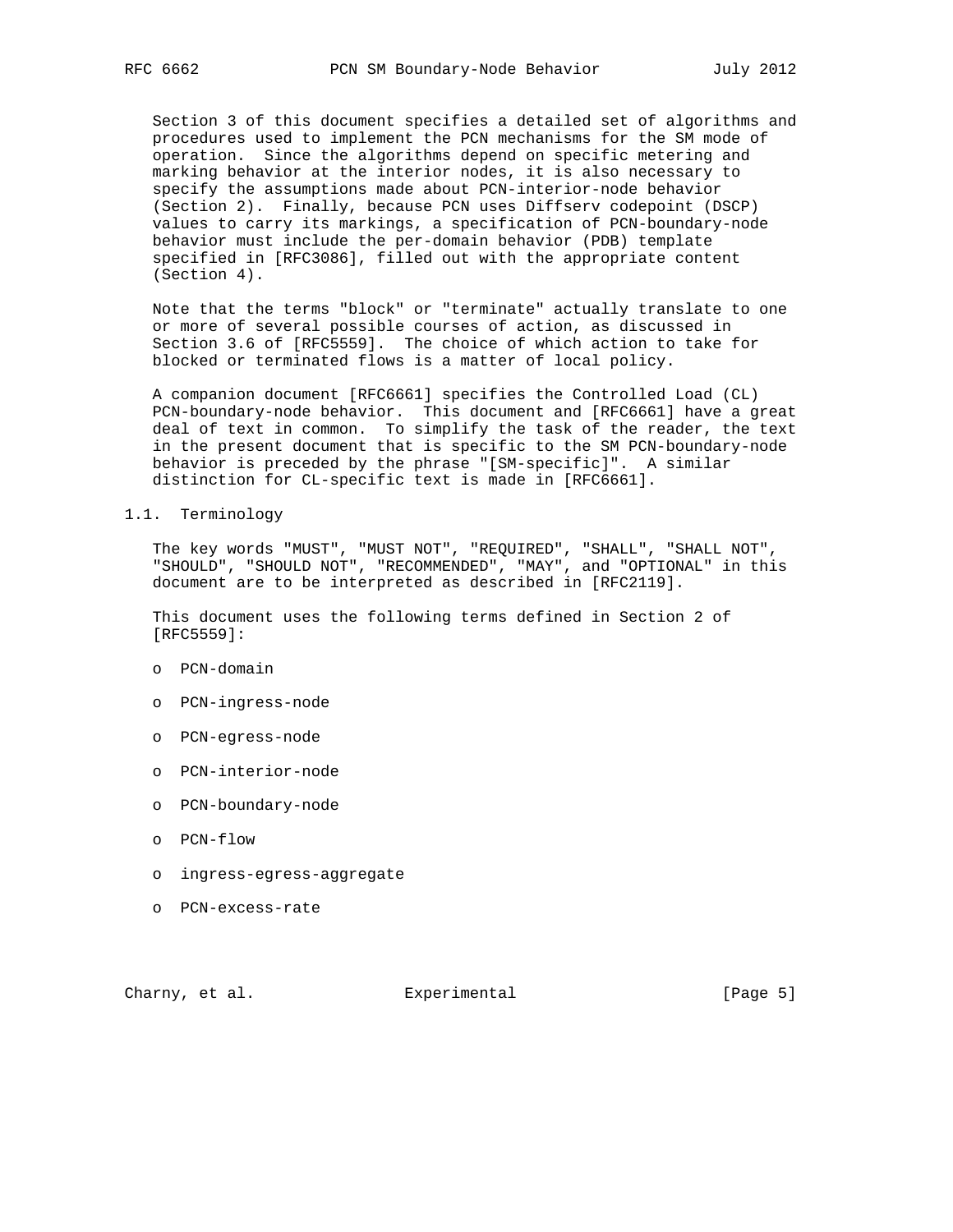- o PCN-admissible-rate
- o PCN-supportable-rate
- o PCN-marked
- o excess-traffic-marked

 It also uses the terms PCN-traffic and PCN-packet, for which the definition is repeated from [RFC5559] because of their importance to the understanding of the text that follows:

PCN-traffic, PCN-packets, PCN-BA

 A PCN-domain carries traffic of different Diffserv behavior aggregates (BAs) [RFC2474]. The PCN-BA uses the PCN mechanisms to carry PCN-traffic, and the corresponding packets are PCN-packets. The same network will carry traffic of other Diffserv BAs. The PCN-BA is distinguished by a combination of the Diffserv codepoint and the ECN field.

This document uses the following term from [RFC5670]:

o excess-traffic-meter.

 To complete the list of borrowed terms, this document reuses the following terms and abbreviations defined in Section 2 of [RFC6660]:

- o not-PCN codepoint;
- o not-marked (NM) codepoint;
- o excess-traffic-marked (ETM) codepoint.

This document defines the following additional terms:

Decision Point

 The node that makes the decision about which flows to admit and to terminate. In a given network deployment, this can be the PCN ingress-node or a centralized control node. In either case, the PCN-ingress-node is the point where the decisions are enforced.

NM-rate

 The rate of not-marked PCN-traffic received at a PCN-egress-node for a given ingress-egress-aggregate in octets per second. For further details, see Section 3.2.1.

Charny, et al. Subsection Experimental Charny, et al.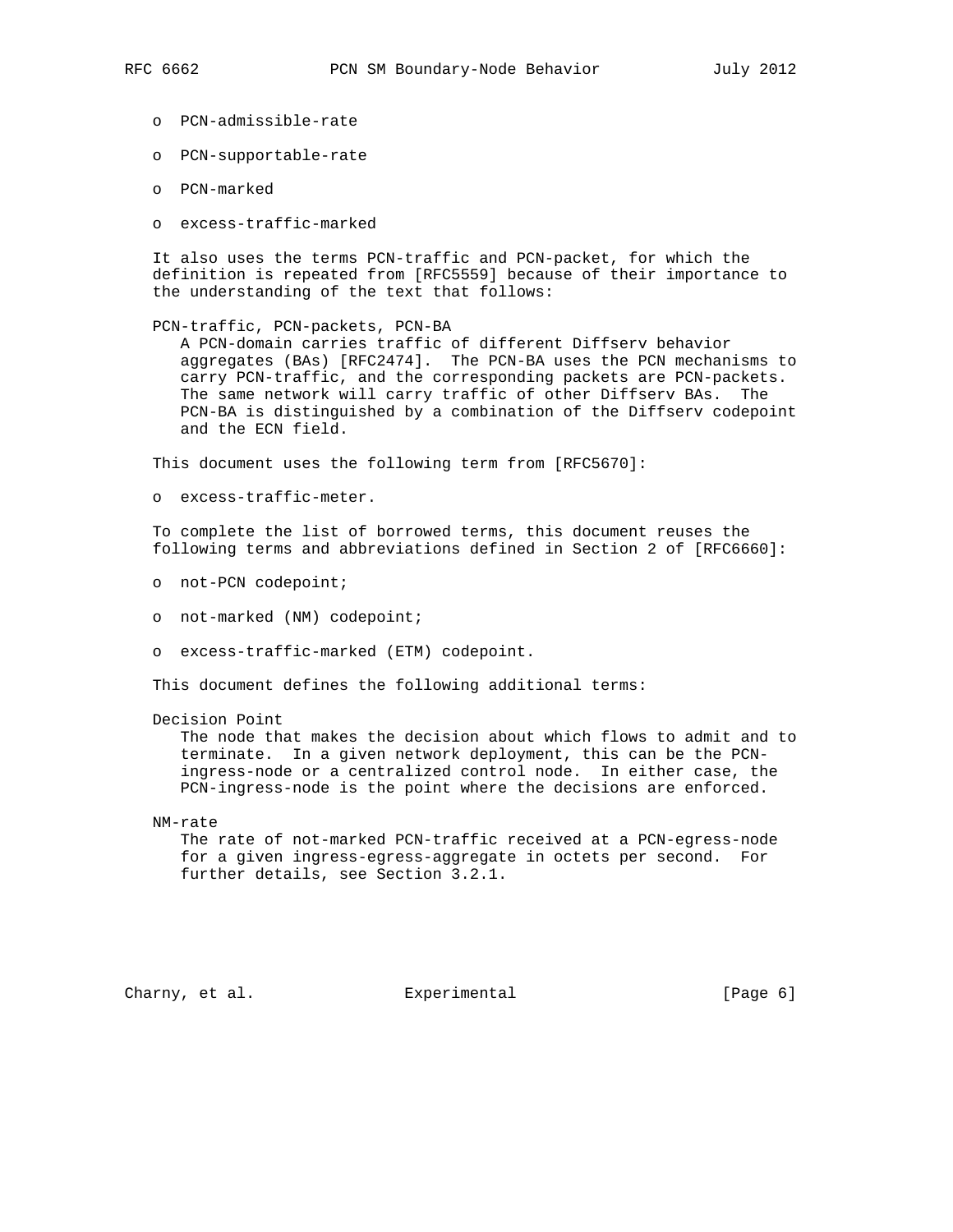# ETM-rate The rate of excess-traffic-marked PCN-traffic received at a PCN egress-node for a given ingress-egress-aggregate in octets per second. For further details, see Section 3.2.1. PCN-sent-rate The rate of PCN-traffic received at a PCN-ingress-node and destined for a given ingress-egress-aggregate in octets per second. For further details, see Section 3.4. Congestion level estimate (CLE) The ratio of PCN-marked to total PCN-traffic (measured in octets) received for a given ingress-egress-aggregate during a given measurement period. The CLE is used to derive the PCN-admission state (Section 3.3.1) and is also used by the report suppression procedure (Section 3.2.3) if report suppression is activated. PCN-admission-state The state ("admit" or "block") derived by the Decision Point for a given ingress-egress-aggregate based on statistics about PCN packet marking. The Decision Point decides to admit or block new flows offered to the aggregate based on the current value of the PCN-admission-state. For further details, see Section 3.3.1. Sustainable aggregate rate (SAR) The estimated maximum rate of PCN-traffic that can be carried in a given ingress-egress-aggregate at a given moment without risking degradation of quality of service for the admitted flows. The intention is that if the PCN-sent-rate of every ingress-egress aggregate passing through a given link is limited to its sustainable aggregate rate, the total rate of PCN-traffic flowing through the link will be limited to the PCN-supportable-rate for that link. An estimate of the sustainable aggregate rate for a given ingress-egress-aggregate is derived as part of the flow termination procedure and is used to determine how much PCN traffic needs to be terminated. For further details, see Section 3.3.2. CLE-reporting-threshold A configurable value against which the CLE is compared as part of

 the report suppression procedure. For further details, see Section 3.2.3.

### CLE-limit

 A configurable value against which the CLE is compared to determine the PCN-admission-state for a given ingress-egress aggregate. For further details, see Section 3.3.1.

Charny, et al. Subsection Experimental Charny, et al. Subsection experimental charge 7]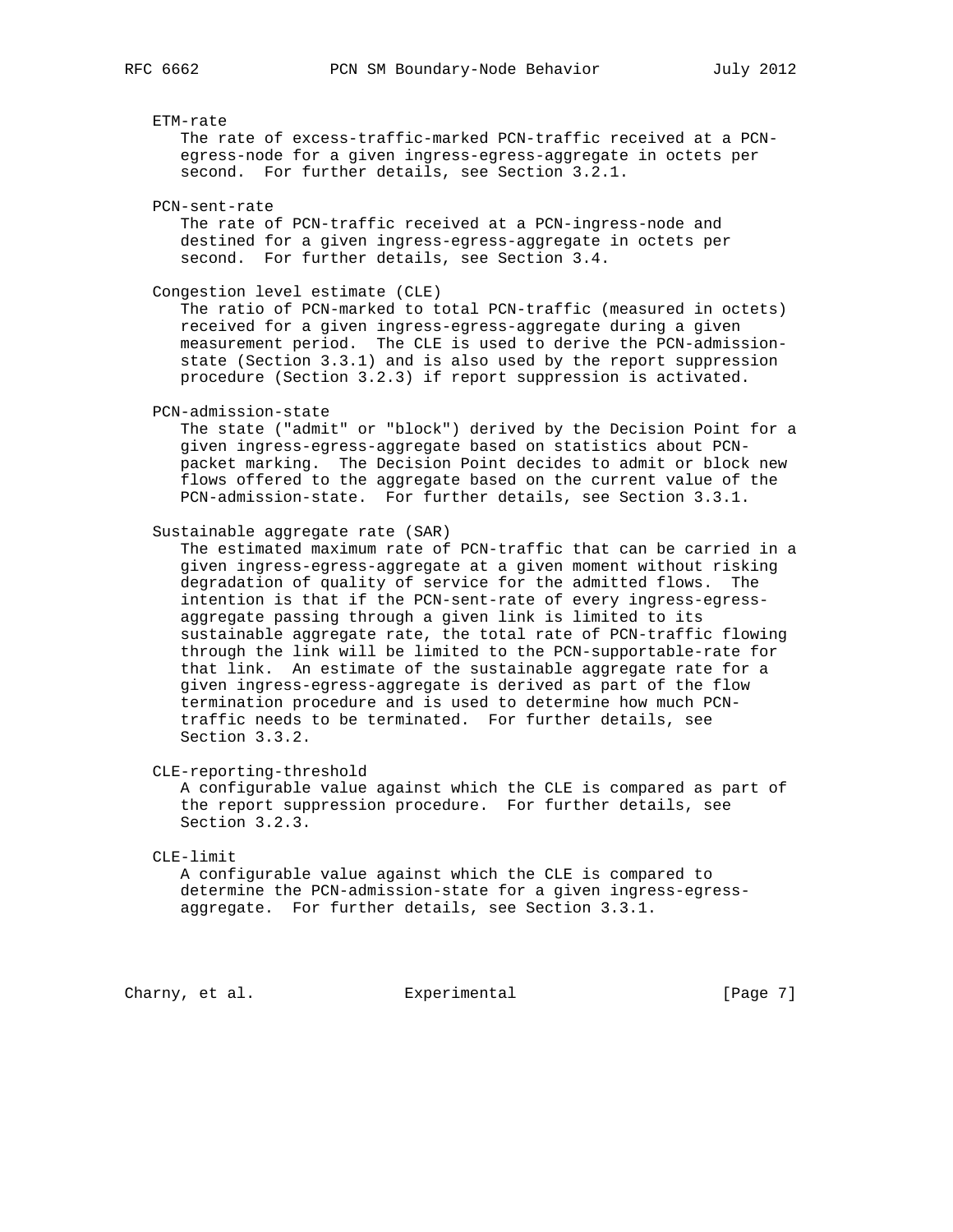## T\_meas

 A configurable time interval that defines the measurement period over which the PCN-egress-node collects statistics relating to PCN-traffic marking. At the end of the interval, the PCN-egress node calculates the values NM-rate and ETM-rate as defined above and sends a report to the Decision Point, subject to the operation of the report suppression feature. For further details, see Section 3.2.

T\_maxsuppress

 A configurable time interval after which the PCN-egress-node MUST send a report to the Decision Point for a given ingress-egress aggregate regardless of the most recent values of the CLE. This mechanism provides the Decision Point with a periodic confirmation of liveness when report suppression is activated. For further details, see Section 3.2.3.

## T\_fail

 An interval after which the Decision Point concludes that communication from a given PCN-egress-node has failed if it has received no reports from the PCN-egress-node during that interval. For further details, see Section 3.3.3.

# T\_crit

 A configurable interval used in the calculation of T\_fail. For further details, see Section 3.3.3.

2. [SM-Specific] Assumed Core Network Behavior for SM

 This section describes the assumed behavior for PCN-interior-nodes in the PCN-domain. The SM mode of operation assumes that:

- o PCN-interior-nodes perform excess-traffic-marking of PCN-packets according to the rules specified in [RFC5670].
- o For IP transport, excess-traffic-marking of PCN-packets uses the excess-traffic-marked (ETM) codepoint defined in [RFC6660]; for MPLS transport, an equivalent marking is used as discussed in Appendix C of [RFC6660].
- o On each link, the reference rate for the excess-traffic-meter is configured to be equal to the PCN-admissible-rate for the link.
- o The set of valid codepoint transitions is as shown in Sections 5.2.1 and 5.2.3.1 of [RFC6660].

Charny, et al. **Experimental** [Page 8]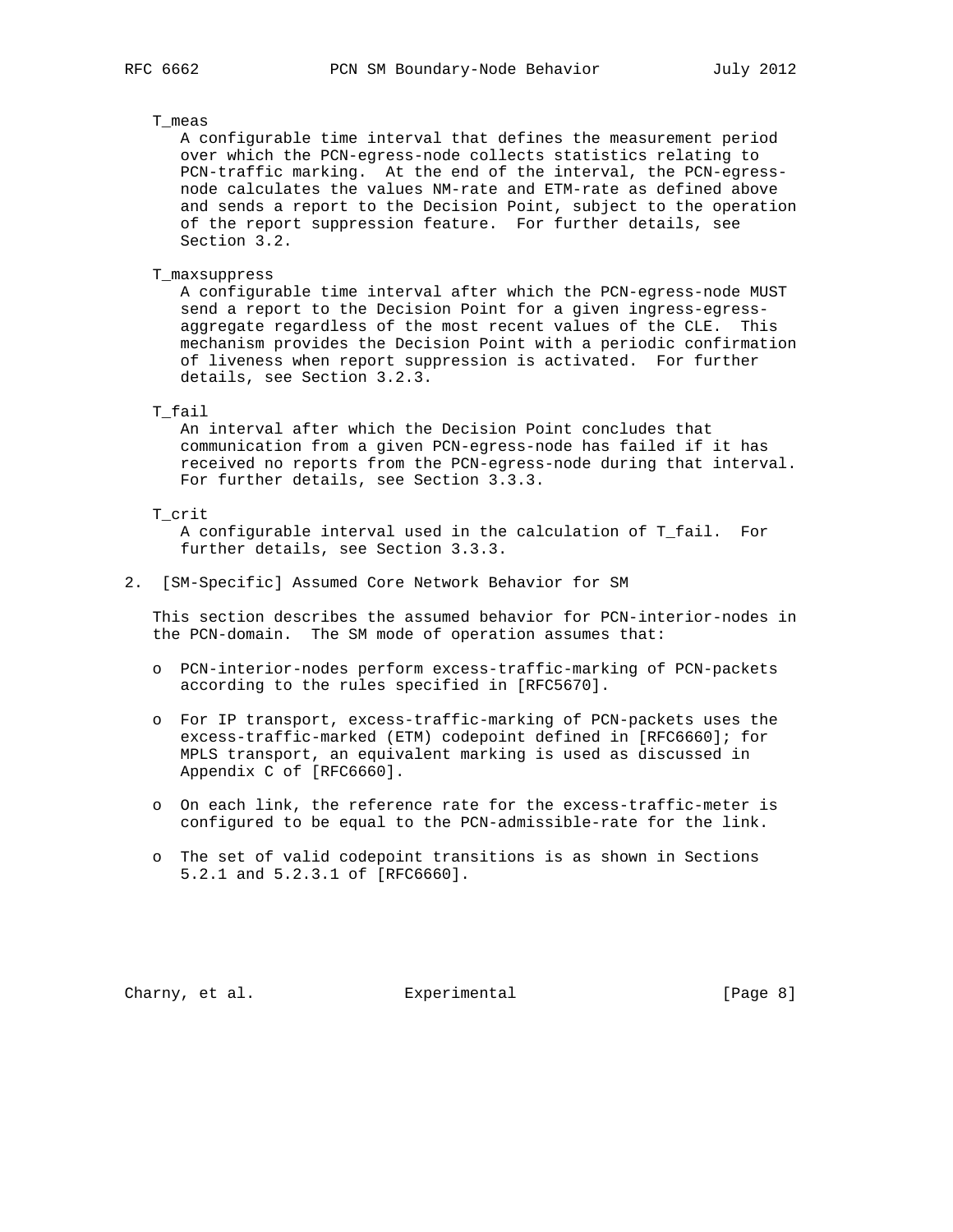# 3. Node Behaviors

# 3.1. Overview

 This section describes the behavior of the PCN-ingress-node, PCN egress-node, and the Decision Point (which MAY be collocated with the PCN-ingress-node).

 The PCN-egress-node collects the rates of not-marked and excess traffic-marked PCN-traffic for each ingress-egress-aggregate and reports them to the Decision Point. For a detailed description, see Section 3.2.

 The PCN-ingress-node enforces flow admission and termination decisions. It also reports the rate of PCN-traffic sent to a given ingress-egress-aggregate when requested by the Decision Point. For details, see Section 3.4.

 Finally, the Decision Point makes flow admission decisions and selects flows to terminate based on the information provided by the PCN-ingress-node and PCN-egress-node for a given ingress-egress aggregate. For details, see Section 3.3.

 Specification of a signaling protocol to report rates to the Decision Point is out of scope of this document. If the PCN-ingress-node is chosen as the Decision Point, [RSVP-PCN] specifies an appropriate signaling protocol.

 Section 5.1.2 describes how to derive the filters by means of which PCN-ingress-nodes and PCN-egress-nodes are able to classify incoming packets into ingress-egress-aggregates.

3.2. Behavior of the PCN-Egress-Node

## 3.2.1. Data Collection

 The PCN-egress-node needs to meter the PCN-traffic it receives in order to calculate the following rates for each ingress-egress aggregate passing through it. These rates SHOULD be calculated at the end of each measurement period based on the PCN-traffic observed during that measurement period. The duration of a measurement period is equal to the configurable value T\_meas. For further information, see Section 3.5.

 o NM-rate: octets per second of PCN-traffic in PCN-packets that are not-marked (i.e., marked with the NM codepoint);

Charny, et al. Subsection Experimental Charny, et al. Subsection and Experimental Charnes (Page 9)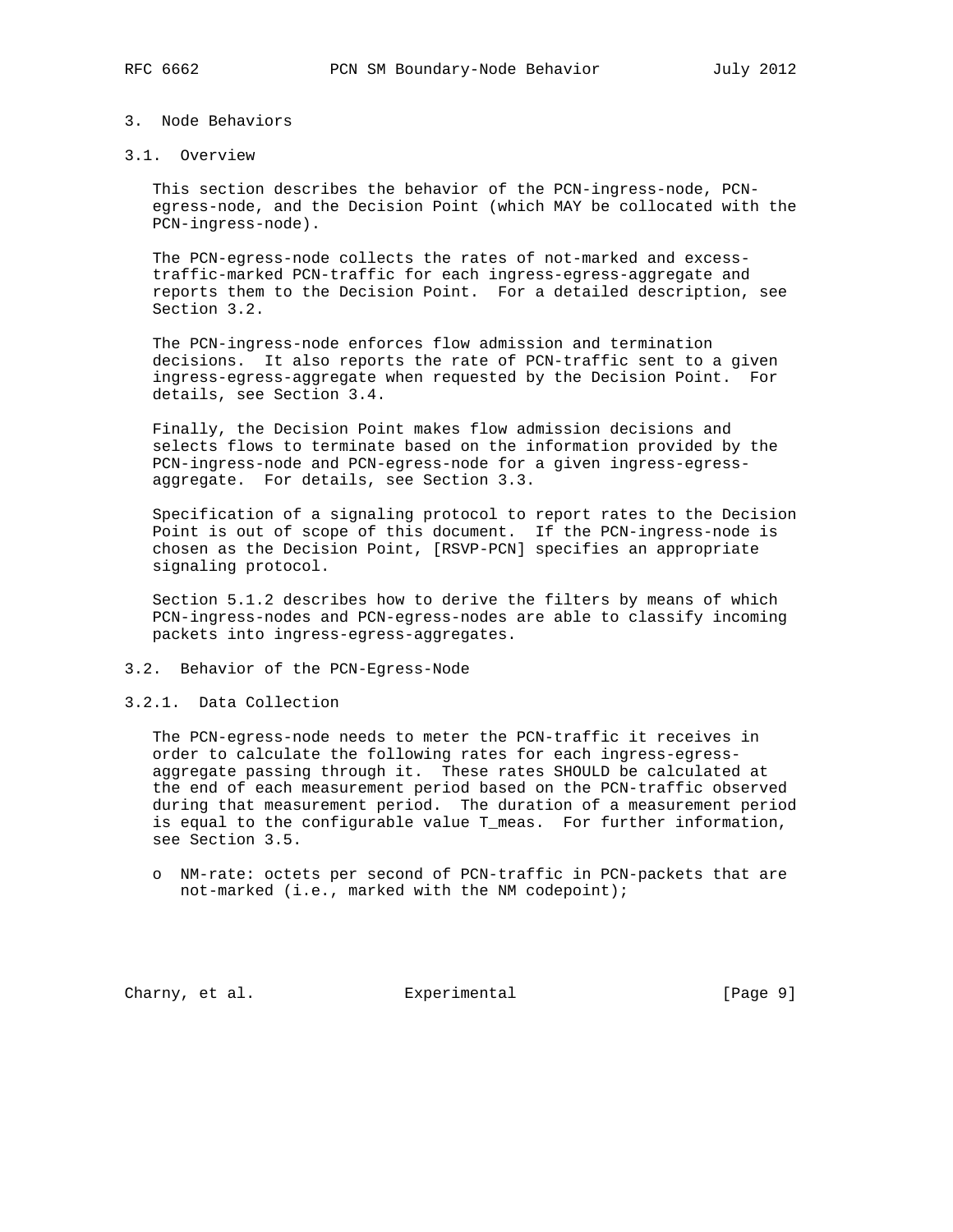o ETM-rate: octets per second of PCN-traffic in PCN-packets that are excess-traffic-marked (i.e., marked with the ETM codepoint).

 Note: metering the PCN-traffic continuously and using equal-length measurement intervals minimizes the statistical variance introduced by the measurement process itself. On the other hand, the operation of PCN is not affected if the starting and ending times of the measurement intervals for different ingress-egress aggregates are different.

3.2.2. Reporting the PCN Data

 Unless the report suppression option described in Section 3.2.3 is activated, the PCN-egress-node MUST report the latest values of NM rate and ETM-rate to the Decision Point each time that it calculates them.

3.2.3. Optional Report Suppression

 Report suppression MUST be provided as a configurable option, along with two configurable parameters, the CLE-reporting-threshold and the maximum report suppression interval T\_maxsuppress. The default value of the CLE-reporting-threshold is zero. The CLE-reporting-threshold MUST NOT exceed the CLE-limit configured at the Decision Point. For further information on T\_maxsuppress, see Section 3.5.

 If the report suppression option is enabled, the PCN-egress-node MUST apply the following procedure to decide whether to send a report to the Decision Point, rather than sending a report automatically at the end of each measurement interval.

 1. As well as the quantities NM-rate and ETM-rate, the PCN-egress node MUST calculate the congestion level estimate (CLE) for each measurement interval. The CLE is computed as:

 [SM-specific] CLE = ETM-rate / (NM-rate + ETM-rate)

 if any PCN-traffic was observed, or CLE = 0 if all the rates are zero.

 2. If the CLE calculated for the latest measurement interval is greater than the CLE-reporting-threshold and/or the CLE calculated for the immediately previous interval was greater than the CLE-reporting-threshold, then the PCN-egress-node MUST send a report to the Decision Point. The contents of the report are described below.

Charny, et al. Experimental [Page 10]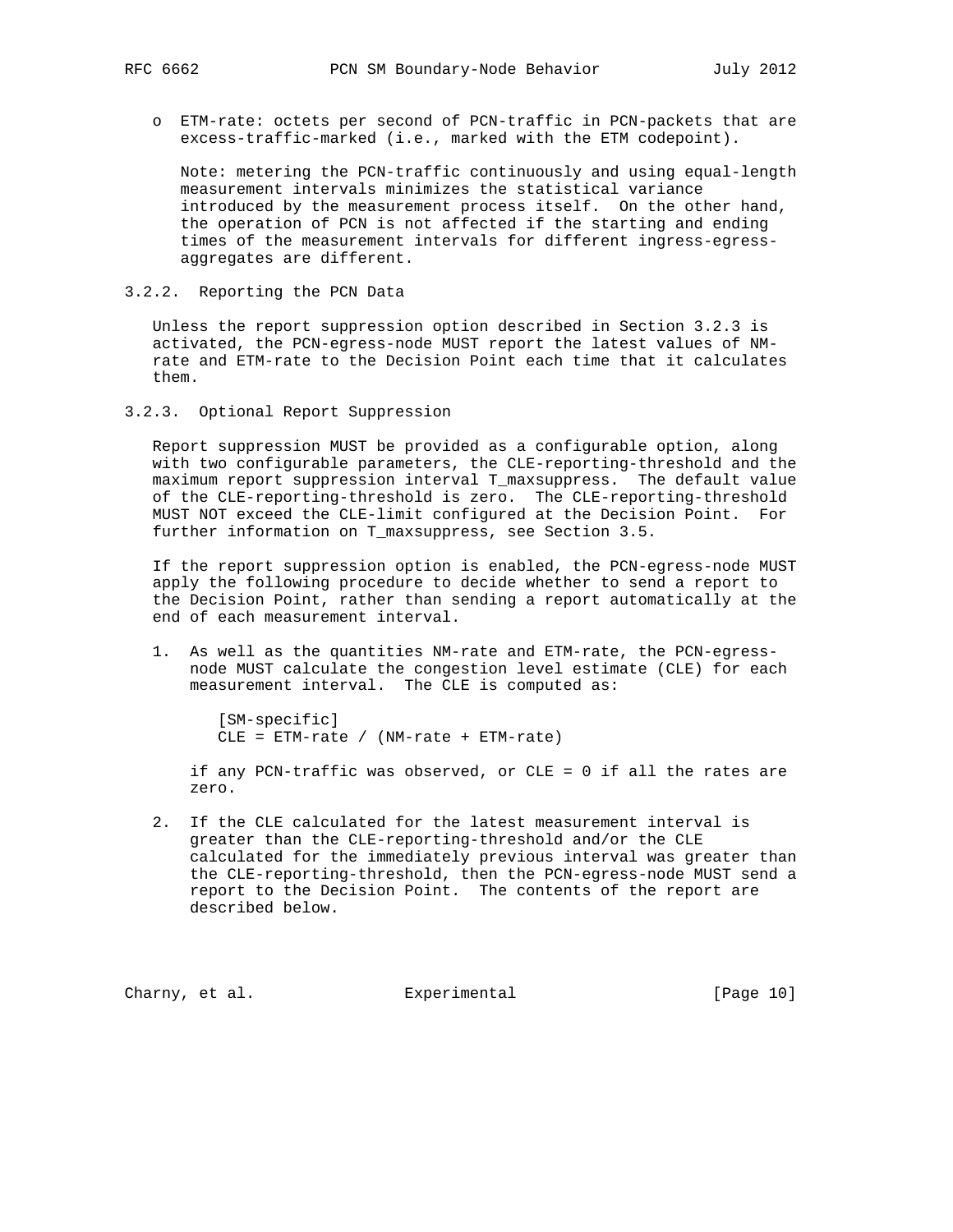The reason for taking into account the CLE of the previous interval is to ensure that the Decision Point gets immediate feedback if the CLE has dropped below the CLE-reporting threshold. This is essential if the Decision Point is running the flow termination procedure and observing whether (further) flow termination is needed. See Section 3.3.2.

- 3. If an interval T\_maxsuppress has elapsed since the last report was sent to the Decision Point, then the PCN-egress-node MUST send a report to the Decision Point regardless of the CLE value.
- 4. If neither of the preceding conditions holds, the PCN-egress-node MUST NOT send a report for the latest measurement interval.

 Each report sent to the Decision Point when report suppression has been activated MUST contain the values of NM-rate, ETM-rate, and CLE that were calculated for the most recent measurement interval.

 The above procedure ensures that at least one report is sent per interval (T\_maxsuppress + T\_meas). This demonstrates to the Decision Point that both the PCN-egress-node and the communication path between that node and the Decision Point are in operation.

3.3. Behavior at the Decision Point

 Operators can choose to use PCN procedures just for flow admission, or just for flow termination, or for both. Decision Points MUST implement both mechanisms, but configurable options MUST be provided to activate or deactivate PCN-based flow admission and flow termination independently of each other at a given Decision Point.

 If PCN-based flow termination is enabled but PCN-based flow admission is not, flow termination operates as specified in this document.

 Logically, some other system of flow admission control is in operation, but the description of such a system is out of scope of this document and depends on local arrangements.

# 3.3.1. Flow Admission

 The Decision Point determines the PCN-admission-state for a given ingress-egress-aggregate each time it receives a report from the egress node. It makes this determination on the basis of the congestion level estimate (CLE). If the CLE is provided in the egress-node report, the Decision Point SHOULD use the reported value. If the CLE was not provided in the report, the Decision Point MUST calculate it based on the other values provided in the report, using the formula:

Charny, et al. Experimental [Page 11]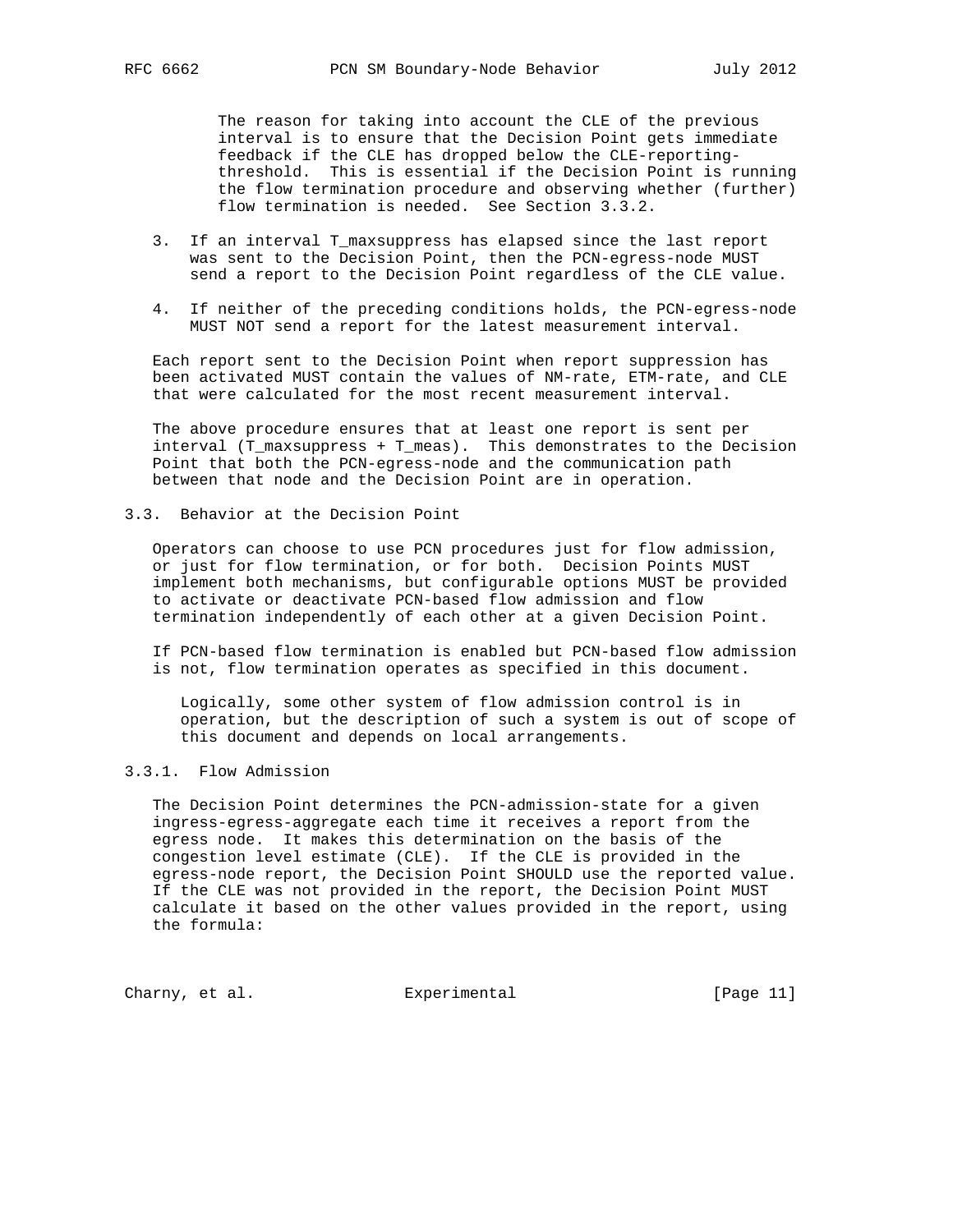[SM-specific] CLE = ETM-rate / (NM-rate + ETM-rate)

 if any PCN-traffic was observed, or CLE = 0 if all the rates are zero.

 The Decision Point MUST compare the reported or calculated CLE to a configurable value, the CLE-limit. If the CLE is less than the CLE limit, the PCN-admission-state for that aggregate MUST be set to "admit"; otherwise, it MUST be set to "block".

 If the PCN-admission-state for a given ingress-egress-aggregate is "admit", the Decision Point SHOULD allow new flows to be admitted to that aggregate. If the PCN-admission-state for a given ingress egress-aggregate is "block", the Decision Point SHOULD NOT allow new flows to be admitted to that aggregate. These actions MAY be modified by policy in specific cases, but such policy intervention risks defeating the purpose of using PCN.

 A performance study of this admission control method is presented in [MeLe12].

3.3.2. Flow Termination

 [SM-specific] When the PCN-admission-state computed on the basis of the CLE is "block" for the given ingress-egress-aggregate, the Decision Point MUST request the PCN-ingress-node to provide an estimate of the rate (PCN-sent-rate) at which the PCN-ingress-node is receiving PCN-traffic that is destined for the given ingress-egress aggregate.

 If the Decision Point is collocated with the PCN-ingress-node, the request and response are internal operations.

 The Decision Point MUST then wait, for both the requested rate from the PCN-ingress-node and the next report from the PCN-egress-node for the ingress-egress-aggregate concerned. If this next egress-node report also includes a non-zero value for the ETM-rate, the Decision Point MUST determine the amount of PCN-traffic to terminate using the following steps:

 1. [SM-specific] The sustainable aggregate rate (SAR) for the given ingress-egress-aggregate is estimated using the formula:

 $SAR = U * NM-Rate$ 

Charny, et al. Subsection Experimental Charny, et al. [Page 12]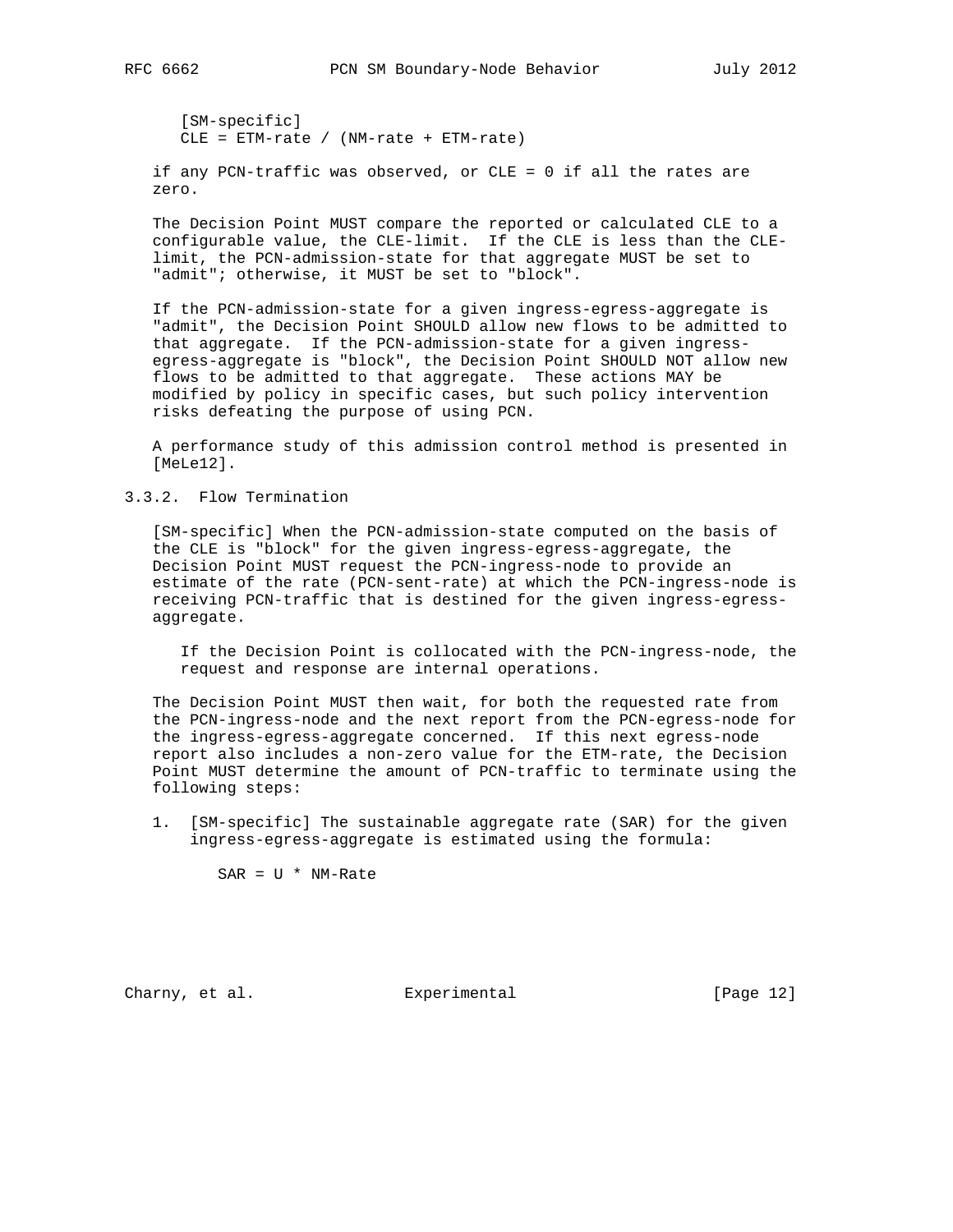for the latest reported interval, where U is a configurable factor greater than one and is the same for all ingress-egress aggregates. In effect, the value of the PCN-supportable-rate for each link is approximated by the expression

U \* PCN-admissible-rate

rather than being calculated explicitly.

2. The amount of traffic to be terminated is the difference:

PCN-sent-rate - SAR,

 where PCN-sent-rate is the value provided by the PCN-ingress node.

 See Section 3.3.3 for a discussion of appropriate actions if the Decision Point fails to receive a timely response to its request for the PCN-sent-rate.

 If the difference calculated in the second step is positive (traffic rate to be terminated), the Decision Point SHOULD select PCN-flows for termination. To that end, the Decision Point MAY use upper rate limits for individual PCN-flows (known, e.g., from resource signaling used to establish the PCN-flows) and select a set of PCN-flows whose sum of upper rate limits is up to the traffic rate to be terminated. Then, these PCN-flows are terminated. The use of upper limits on PCN-flow rates avoids over-termination.

 Termination may be continuously needed after consecutive measurement intervals for various reasons, e.g., if the used upper rate limits overestimate the actual flow rates. For such cases it is RECOMMENDED that enough time elapses between successive termination events to allow the effects of previous termination events to be reflected in the measurements upon which the termination decisions are based; otherwise, over-termination may occur. See [Satoh10] and Sections 4.2 and 4.3 of [MeLe10].

 In general, the selection of flows for termination MAY be guided by policy.

 The Decision Point SHOULD log each round of termination as described in Section 5.2.1.2.

Charny, et al. Subsection Experimental Charny, et al. [Page 13]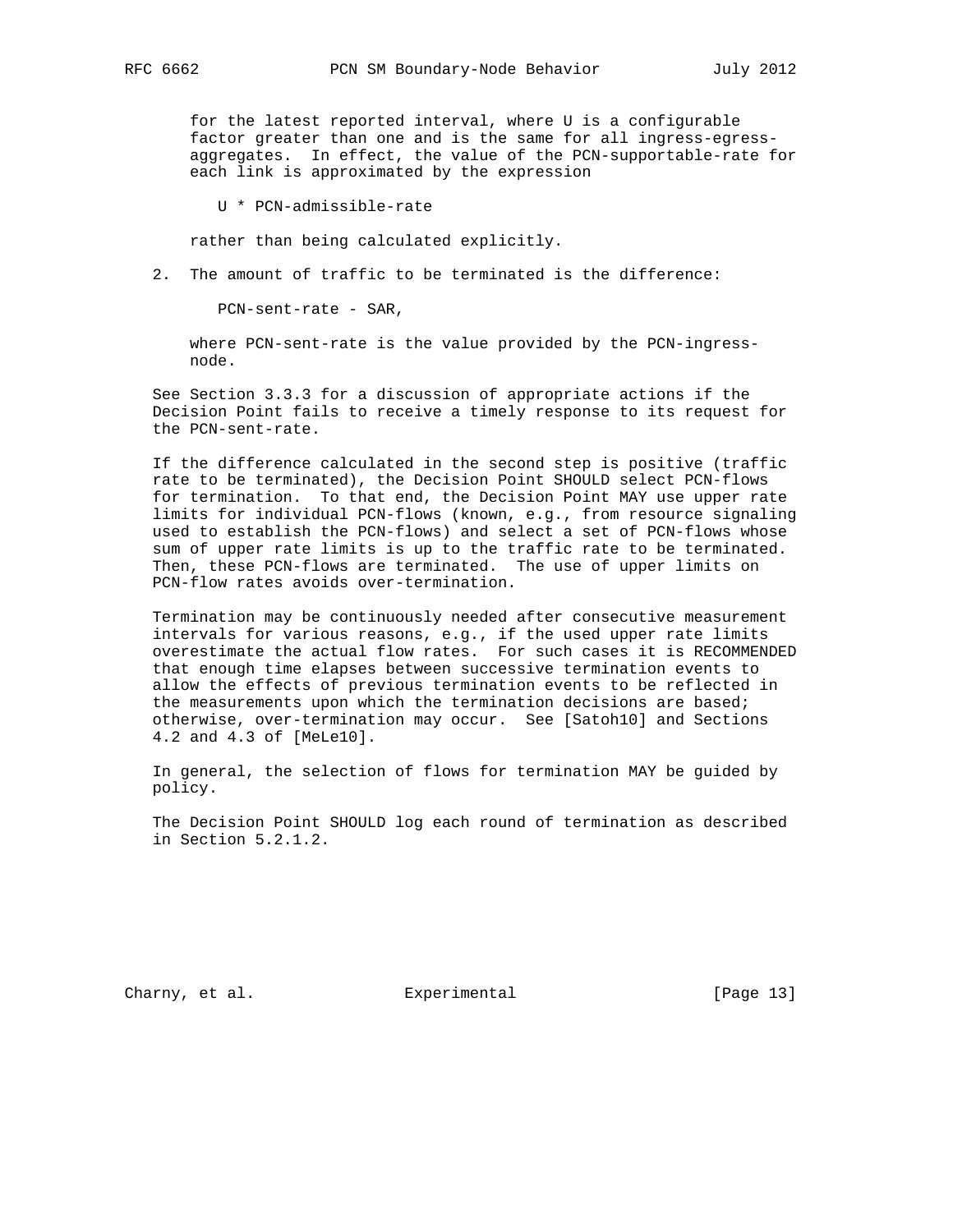3.3.3. Decision Point Action for Missing PCN-Boundary-Node Reports

 The Decision Point SHOULD start a timer t\_recvFail when it receives a report from the PCN-egress-node. t\_recvFail is reset each time a new report is received from the PCN-egress-node. t\_recvFail expires if it reaches the value T\_fail. T\_fail is calculated according to the following logic:

- a. T\_fail = the configurable duration T\_crit, if report suppression is not deployed;
- b. T\_fail = T\_crit also if report suppression is deployed and the last report received from the PCN-egress-node contained a CLE value greater than CLE-reporting-threshold (Section 3.2.3);
- c. T\_fail = 3 \* T\_maxsuppress (Section 3.2.3) if report suppression is deployed and the last report received from the PCN-egress-node contained a CLE value less than or equal to CLE-reporting threshold.

 If timer t\_recvFail expires for a given PCN-egress-node, the Decision Point SHOULD notify management. A log format is defined for that purpose in Section 5.2.1.1. Other actions depend on local policy, but MAY include blocking of new flows destined for the PCN-egress node concerned until another report is received from it. Termination of already admitted flows is also possible, but could be triggered by "Destination unreachable" messages received at the PCN-ingress-node.

 If a centralized Decision Point sends a request for the estimated value of PCN-sent-rate to a given PCN-ingress-node and fails to receive a response in a reasonable amount of time, the Decision Point SHOULD repeat the request once. [SM-specific] If the second request to the PCN-ingress-node also fails, the Decision Point SHOULD notify management. The log format defined in Section 5.2.1.1 is also suitable for this case.

 The response timer t\_sndFail with upper bound T\_crit is specified in Section 3.5. The use of T\_crit is an approximation. A more precise limit would be on the order of two round-trip times, plus an allowance for processing at each end, plus an allowance for variance in these values.

 See Section 3.5 for suggested values of the configurable durations T\_crit and T\_maxsuppress.

Charny, et al. Experimental [Page 14]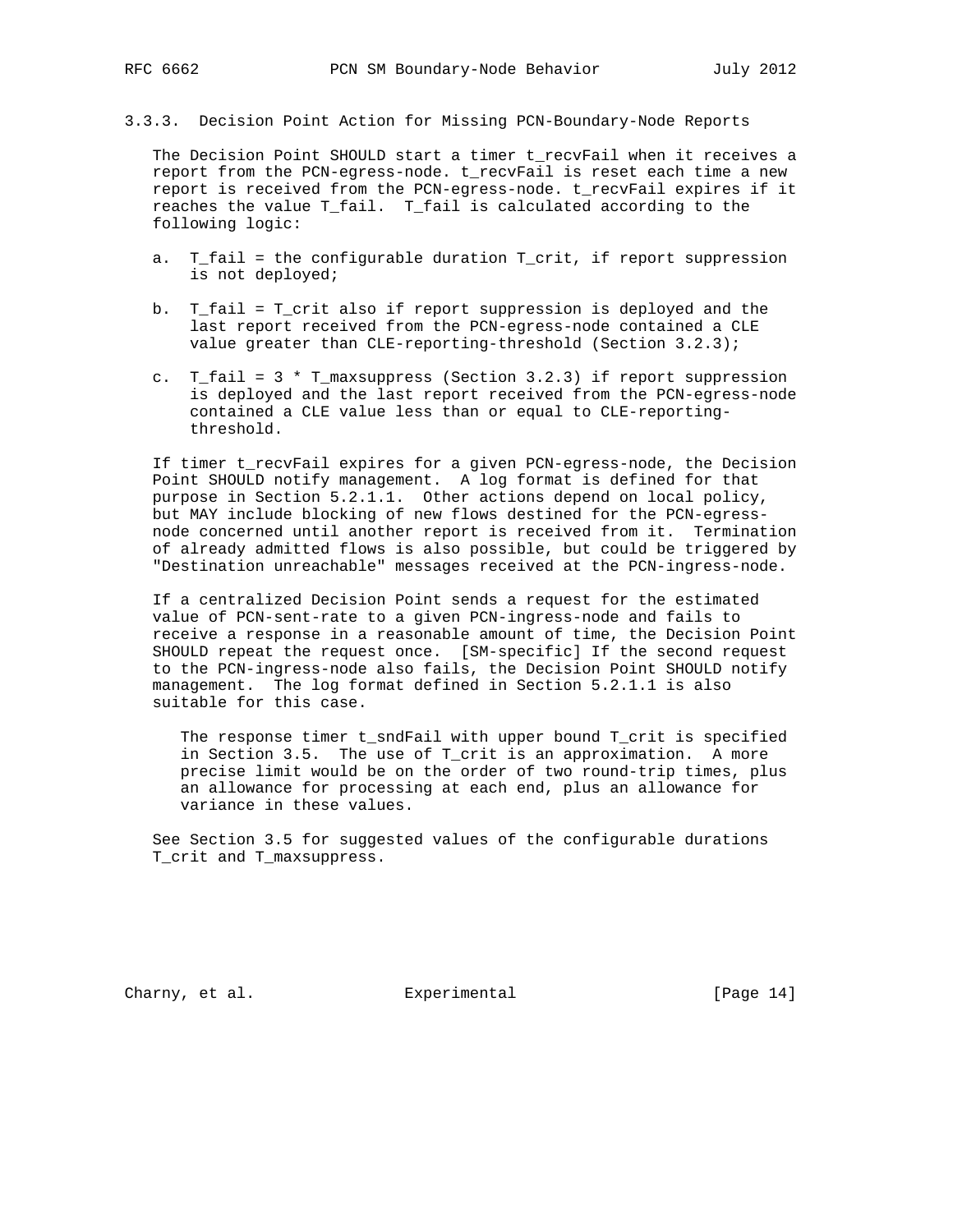# 3.4. Behavior of the Ingress Node

 The PCN-ingress-node MUST provide the estimated current rate of PCN traffic received at that node and destined for a given ingress egress-aggregate in octets per second (the PCN-sent-rate) when the Decision Point requests it. The way this rate estimate is derived is a matter of implementation.

 For example, the rate that the PCN-ingress-node supplies can be based on a quick sample taken at the time the information is required.

3.5. Summary of Timers and Associated Configurable Durations

 Here is a summary of the timers used in the procedures just described:

t\_meas

Where used: PCN-egress-node.

Used in procedure: data collection (Section 3.2.1).

Incidence: one per ingress-egress-aggregate.

Reset: immediately on expiry.

Expiry: when it reaches the configurable duration T\_meas.

 Action on expiry: calculate NM-rate and ETM-rate and proceed to the applicable reporting procedure (Section 3.2.2 or Section 3.2.3).

### t\_maxsuppress

Where used: PCN-egress-node.

Used in procedure: report suppression (Section 3.2.3).

Incidence: one per ingress-egress-aggregate.

 Reset: when the next report is sent, either after expiry or because the CLE has exceeded the reporting threshold.

 Expiry: when it reaches the configurable duration T\_maxsuppress.

Charny, et al. **Experimental** [Page 15]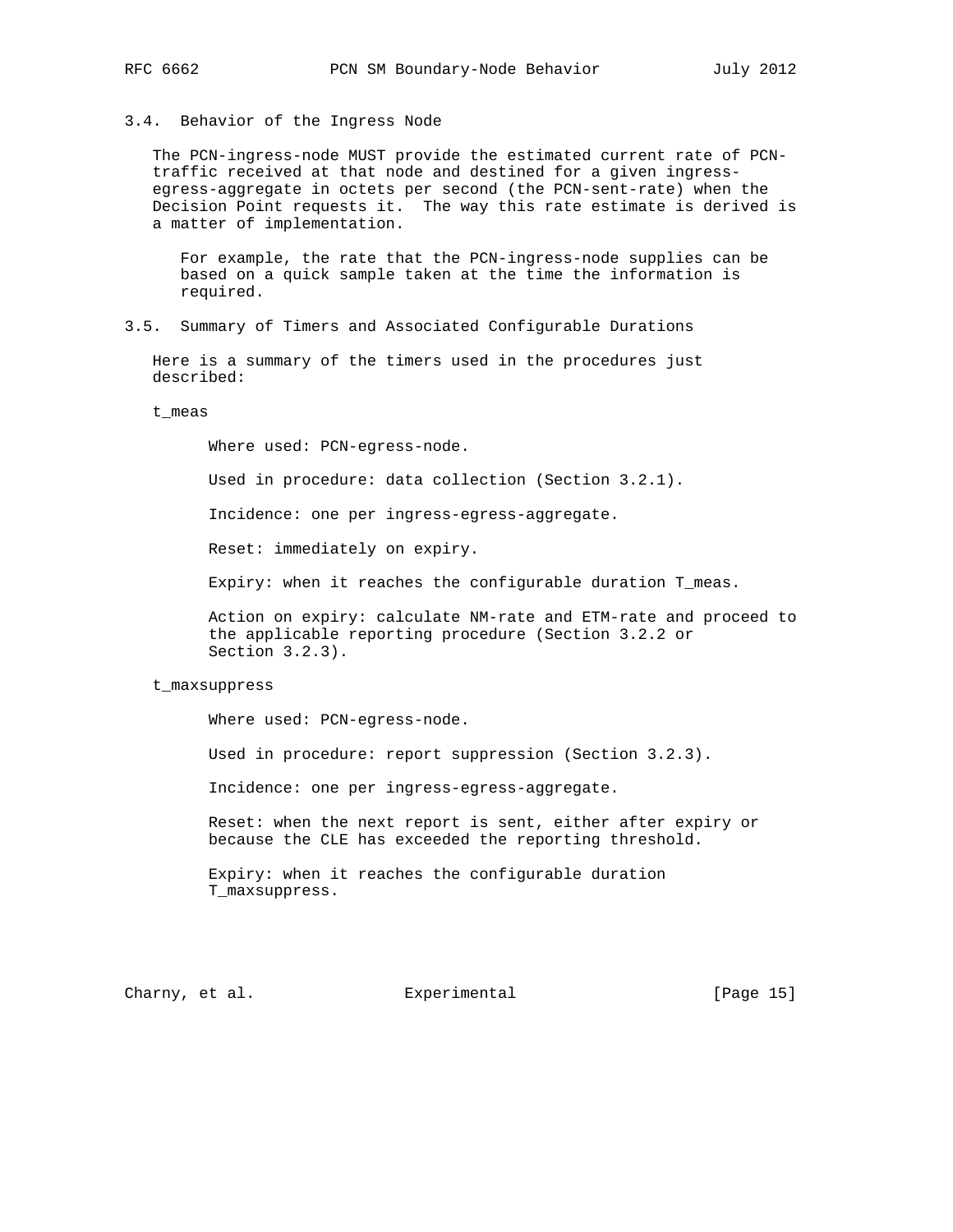Action on expiry: send a report to the Decision Point the next time the reporting procedure (Section 3.2.3) is invoked, regardless of the value of CLE.

# t\_recvFail

Where used: Decision Point.

Used in procedure: failure detection (Section 3.3.3).

Incidence: one per ingress-egress-aggregate.

 Reset: when a report is received for the ingress-egress aggregate.

 Expiry: when it reaches the calculated duration T\_fail. As described in Section 3.3.3, T\_fail is equal either to the configured duration T\_crit or to the calculated value 3 \* T\_maxsuppress, where T\_maxsuppress is a configured duration.

 Action on expiry: notify management, and possibly other actions.

# t\_sndFail

Where used: centralized Decision Point.

Used in procedure: failure detection (Section 3.3.3).

 Incidence: only as required, one per outstanding request to a PCN-ingress-node.

 Started: when a request for the value of PCN-sent-traffic for a given ingress-egress-aggregate is sent to the PCN-ingress-node.

 Terminated without action: when a response is received before expiry.

Expiry: when it reaches the configured duration T\_crit.

Action on expiry: as described in Section 3.3.3.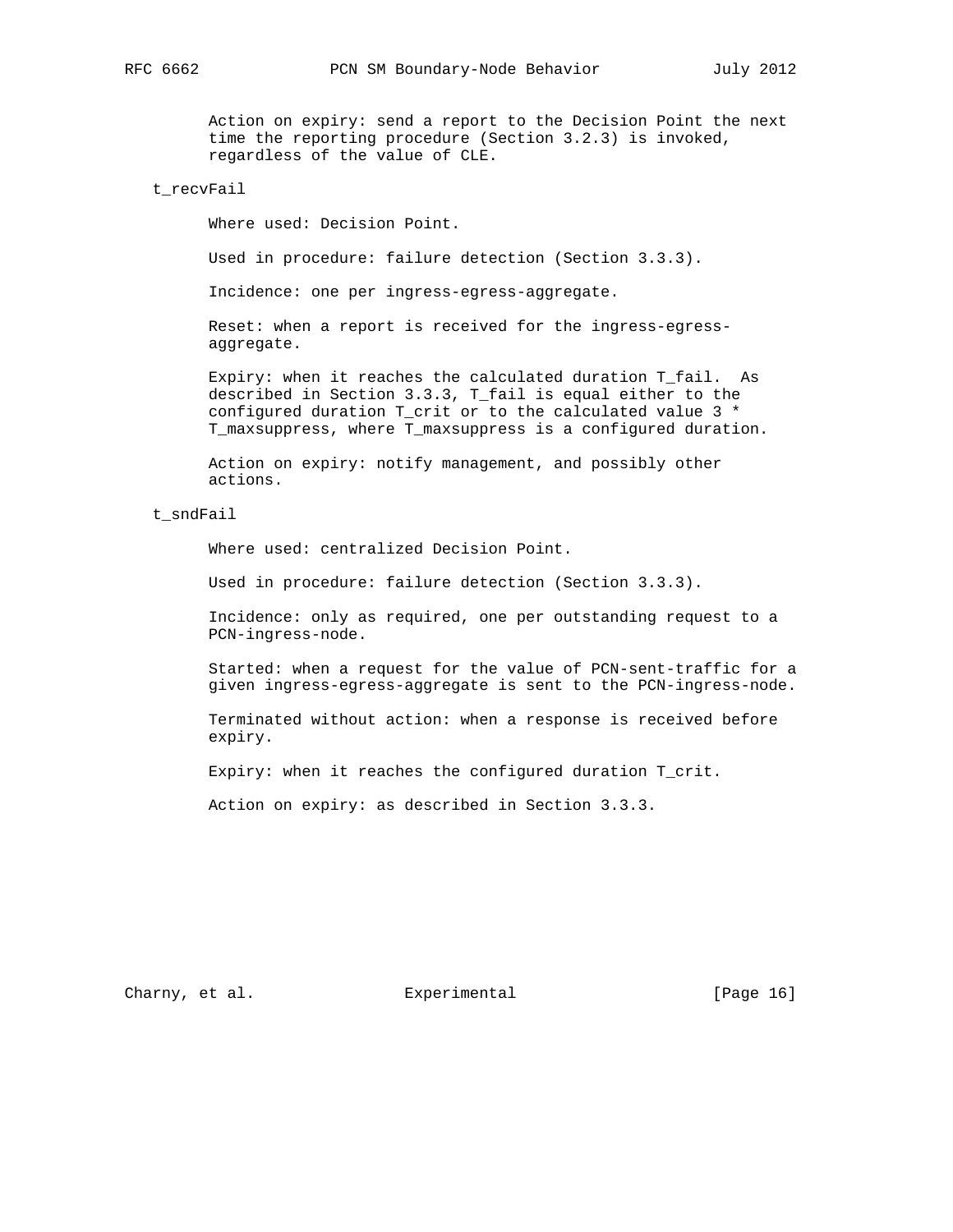# 3.5.1. Recommended Values for the Configurable Durations

 The timers just described depend on three configurable durations, T\_meas, T\_maxsuppress, and T\_crit. The recommendations given below for the values of these durations are all related to the intended PCN reaction time of 1 to 3 seconds. However, they are based on judgement rather than operational experience or mathematical derivation.

 The value of T\_meas is RECOMMENDED to be on the order of 100 to 500 ms to provide a reasonable trade-off between demands on network resources (PCN-egress-node and Decision Point processing, network bandwidth) and the time taken to react to impending congestion.

 The value of T\_maxsuppress is RECOMMENDED to be on the order of 3 to 6 seconds, for similar reasons to those for the choice of T\_meas.

The value of T\_crit SHOULD NOT be less than 3 \* T\_meas. Otherwise, it could cause too many management notifications due to transient conditions in the PCN-egress-node or along the signaling path. A reasonable upper bound on T\_crit is on the order of 3 seconds.

4. Specification of Diffserv Per-Domain Behavior

 This section provides the specification required by [RFC3086] for a per-domain behavior.

4.1. Applicability

This section quotes [RFC5559].

 The PCN SM boundary-node behavior specified in this document is applicable to inelastic traffic (particularly video and voice) where quality of service for admitted flows is protected primarily by admission control at the ingress to the domain.

 In exceptional circumstances (e.g., due to rerouting as a result of network failures) already admitted flows may be terminated to protect the quality of service of the remaining flows. [SM-specific] The performance results in, e.g., [MeLe10], indicate that the SM boundary node behavior is more likely to terminate too many flows under such circumstances than the CL boundary-node behavior described in [RFC6661].

Charny, et al. Subsection Experimental Charny, et al. (Page 17)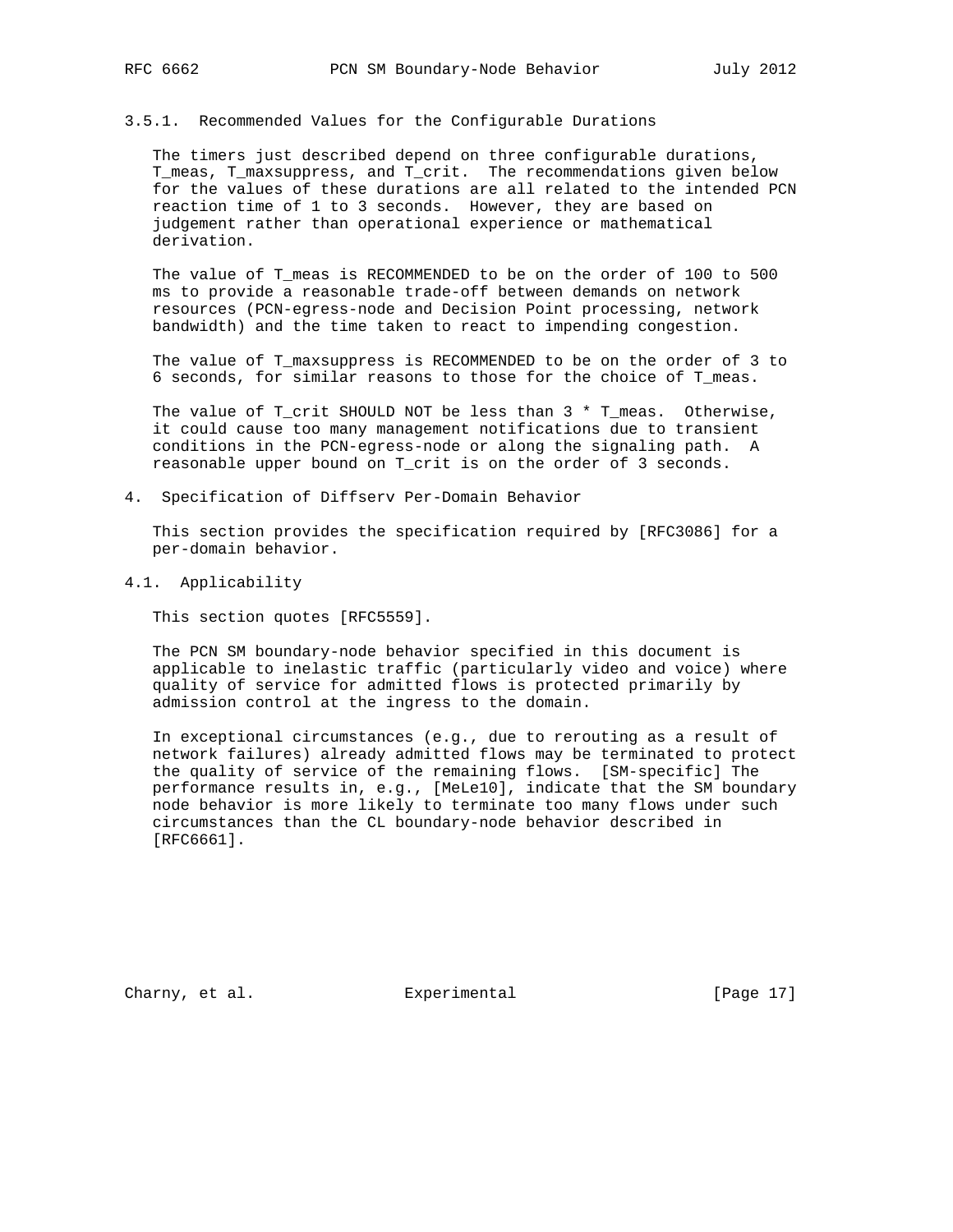# 4.2. Technical Specification

4.2.1. Classification and Traffic Conditioning

 Packet classification and treatment at the PCN-ingress-node is described in Section 5.1 of [RFC6660].

 PCN packets are further classified as belonging or not belonging to an admitted flow. PCN packets not belonging to an admitted flow are "blocked". (See Section 1 for an understanding of how this term is interpreted.) Packets belonging to an admitted flow are policed to ensure that they adhere to the rate or flowspec that was negotiated during flow admission.

4.2.2. PHB Configuration

 The PCN SM boundary-node behavior is a metering and marking behavior rather than a scheduling behavior. As a result, while the encoding uses a single DSCP value, that value can vary from one deployment to another. The PCN working group suggests using admission control for the following service classes (defined in [RFC4594]):

- o Telephony (EF)
- o Real-time interactive (CS4)
- o Broadcast Video (CS3)
- o Multimedia Conferencing (AF4)

For a fuller discussion, see Appendix A of [RFC6660].

4.3. Attributes

 The purpose of this per-domain behavior is to achieve low loss and jitter for the target class of traffic. The design requirement for PCN was that recovery from overloads through the use of flow termination should happen within 1-3 seconds. PCN probably performs better than that.

# 4.4. Parameters

 The set of parameters that needs to be configured at each PCN-node and at the Decision Point is described in Section 5.1.

Charny, et al. Subsection Experimental Charny, et al. (Page 18)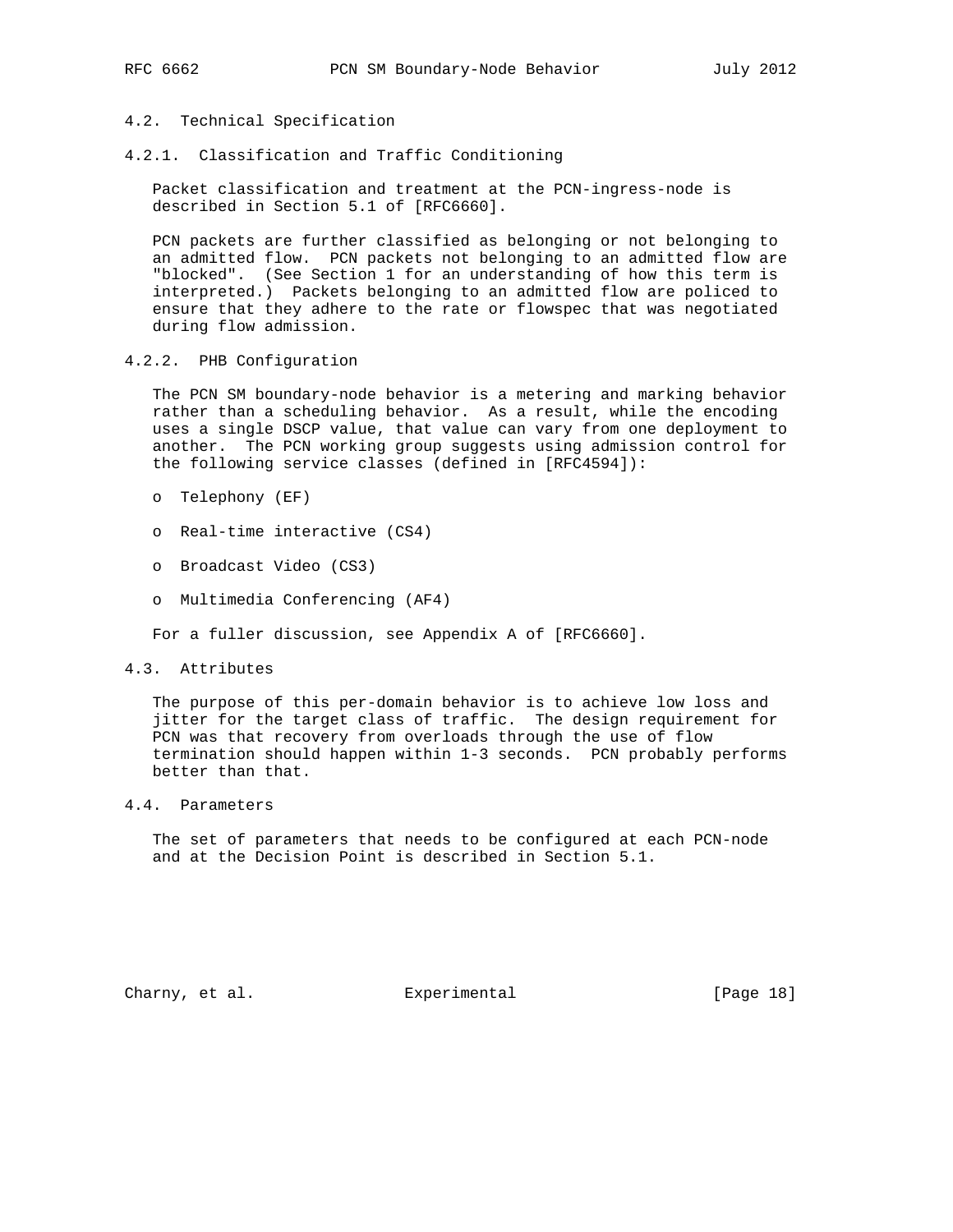## 4.5. Assumptions

 It is assumed that a specific portion of link capacity has been reserved for PCN-traffic.

4.6. Example Uses

 The PCN SM behavior may be used to carry real-time traffic, particularly voice and video.

4.7. Environmental Concerns

 The PCN SM per-domain behavior could theoretically interfere with the use of end-to-end ECN due to reuse of ECN bits for PCN marking. Section 5.1 of [RFC6660] describes the actions that can be taken to protect ECN signaling. Appendix B of that document provides further discussion of how ECN and PCN can coexist.

4.8. Security Considerations

 Please see the security considerations in [RFC5559] as well as those in [RFC2474] and [RFC2475].

- 5. Operational and Management Considerations
- 5.1. Deployment of the SM Edge Behavior

 Deployment of the PCN Single Marking edge behavior requires the following steps:

- o selection of deployment options and global parameter values;
- o derivation of per-node and per-link information;
- o installation, but not activation, of parameters and policies at all of the nodes in the PCN-domain;
- o activation and verification of all behaviors.
- 5.1.1. Selection of Deployment Options and Global Parameters

 The first set of decisions affects the operation of the network as a whole. To begin with, the operator needs to make basic design decisions such as whether the Decision Point is centralized or collocated with the PCN-ingress-nodes, and whether per-flow and aggregate resource signaling as described in [RSVP-PCN] is deployed in the network. After that, the operator needs to decide:

Charny, et al. **Experimental** [Page 19]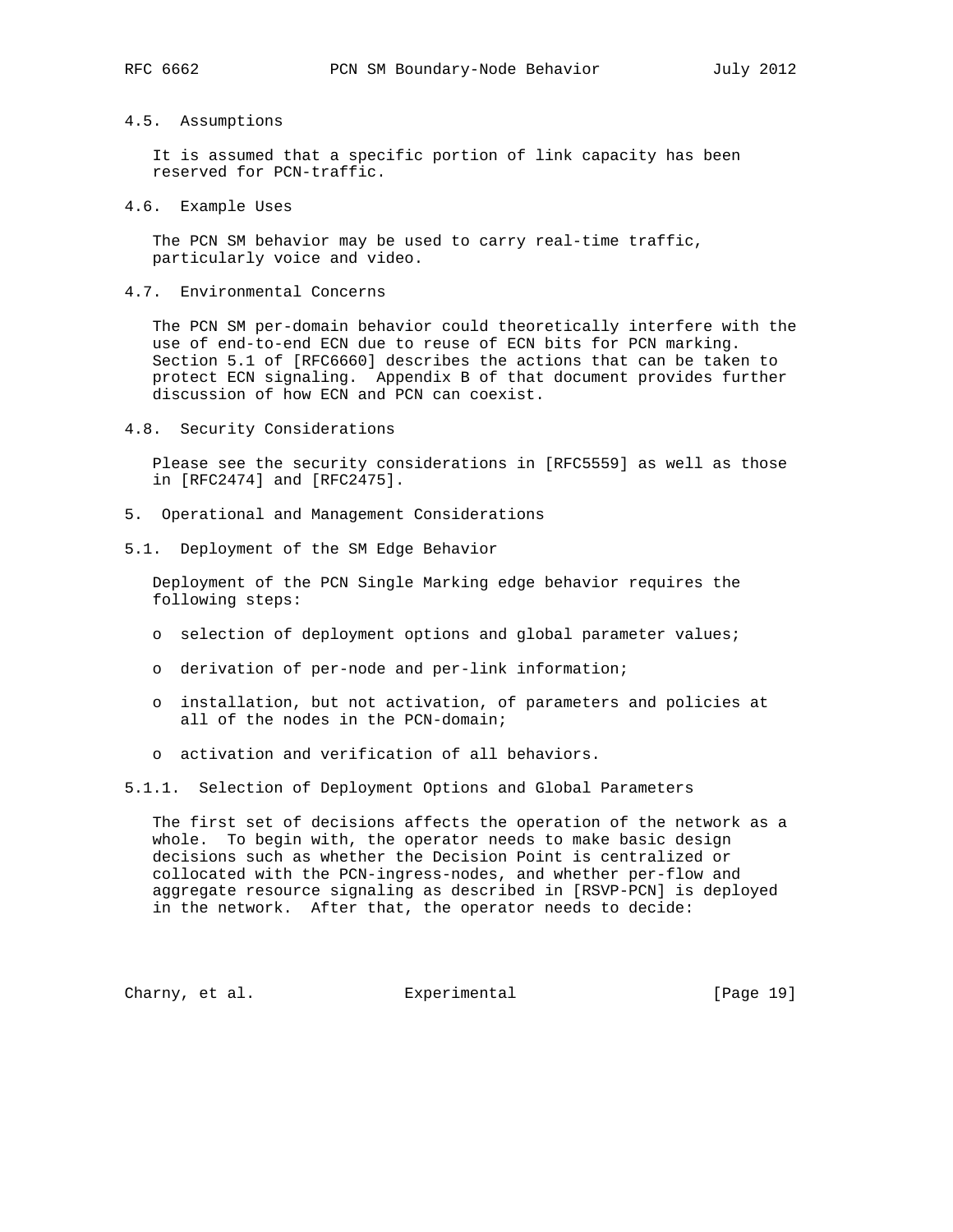- o whether PCN packets will be forwarded unencapsulated or in tunnels between the PCN-ingress-node and the PCN-egress-node. Encapsulation preserves incoming ECN settings and simplifies the PCN-egress-node's job when it comes to relating incoming packets to specific ingress-egress-aggregates, but lowers the path MTU and imposes the extra labor of encapsulation/decapsulation on the PCN edge-nodes.
- o which service classes will be subject to PCN control and what DSCP will be used for each. (See [RFC6660] Appendix A for advice on this topic.)
- o the markings to be used at all nodes in the PCN-domain to indicate not-marked (NM) and excess-traffic-marked (ETM) PCN packets;
- o the marking rules for re-marking PCN-traffic leaving the PCN domain;
- o whether PCN-based flow admission is enabled;
- o whether PCN-based flow termination is enabled.

 The following parameters affect the operation of PCN itself. The operator needs to choose:

- o the value of CLE-limit if PCN-based flow admission is enabled. [SM-specific] It is RECOMMENDED that the CLE-limit for SM be set fairly low, on the order of 5%.
- o the value of the collection interval T\_meas. For a recommended range of values, see Section 3.5.1 above.
- o whether report suppression is to be enabled at the PCN-egress nodes and if so, the values of CLE-reporting-threshold and T\_maxsuppress. It is reasonable to leave CLE-reporting-threshold at its default value (zero, as specified in Section 3.2.3). For a recommended range of values of T\_maxsuppress, see Section 3.5.1 above.
- o the value of the duration T\_crit, which the Decision Point uses in deciding whether communications with a given PCN-edge-node have failed. For a recommended range of values of T\_crit, see Section 3.5.1 above.
- o [SM-specific] The factor U that is used in the flow termination procedure (Section 3.3.2). An operational definition for U is given in that section, but it may be thought of as a contingency factor providing a buffer to handle flow peaks above the aggregate

Charny, et al. **Experimental** Experimental [Page 20]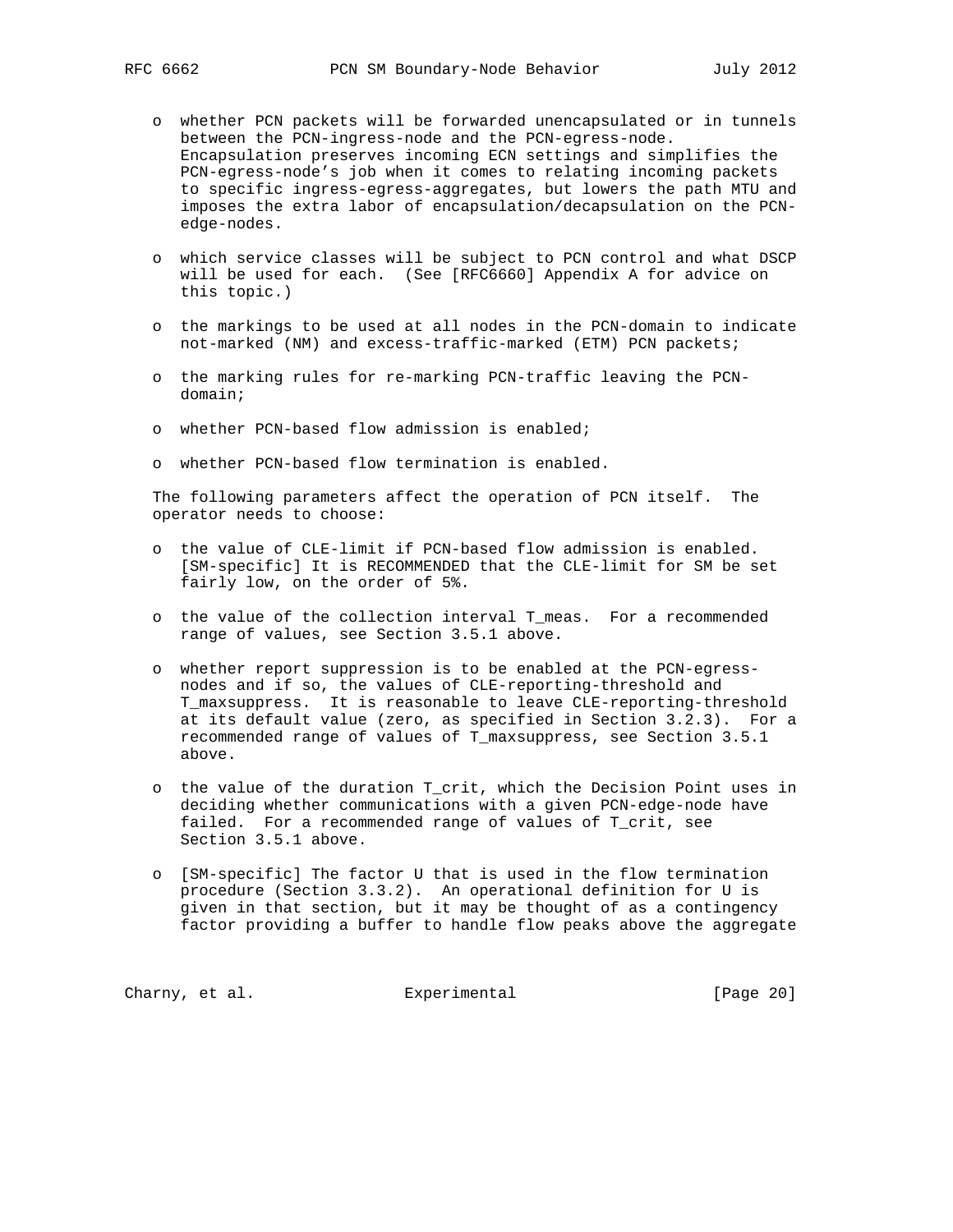levels expected when flows are admitted. A reasonable value for U is between 1.2 and 2. Larger values of U tend to cause more over termination of traffic during peaks, but raise the average link utilization level.

# 5.1.2. Specification of Node- and Link-Specific Parameters

 Filters are required at both the PCN-ingress-node and the PCN-egress node to classify incoming PCN packets by ingress-egress-aggregate. Because of the potential use of multipath routing in domains upstream of the PCN-domain, it is impossible to do such classification reliably at the PCN-egress-node based on the packet header contents as originally received at the PCN-ingress-node. (Packets with the same header contents could enter the PCN-domain at multiple PCN ingress-nodes.) As a result, the only way to construct such filters reliably is to tunnel the packets from the PCN-ingress-node to the PCN-egress-node.

 The PCN-ingress-node needs filters in order to place PCN packets into the right tunnel in the first instance, and also to satisfy requests from the Decision Point for admission rates into specific ingress egress-aggregates. These filters select the PCN-egress-node, but not necessarily a specific path through the network to that node. As a result, they are likely to be stable even in the face of failures in the network, except when the PCN-egress-node itself becomes unreachable. If all PCN packets will be tunneled, the PCN-ingress node also needs to know the address of the peer PCN-egress-node associated with each filter.

 Operators may wish to give some thought to the provisioning of alternate egress points for some or all ingress-egress-aggregates in case of failure of the PCN-egress-node. This could require the setting up of standby tunnels to these alternate egress points.

 Each PCN-egress-node needs filters to classify incoming PCN packets by ingress-egress-aggregate, in order to gather measurements on a per-aggregate basis. If tunneling is used, these filters are constructed on the basis of the identifier of the tunnel from which the incoming packet has emerged (e.g., the source address in the outer header if IP encapsulation is used). The PCN-egress-node also needs to know the address of the Decision Point to which it sends reports for each ingress-egress-aggregate.

 A centralized Decision Point needs to have the address of the PCN ingress-node corresponding to each ingress-egress-aggregate. Security considerations require that information also be prepared for a centralized Decision Point and each PCN-edge-node to allow them to authenticate each other.

Charny, et al. Experimental [Page 21]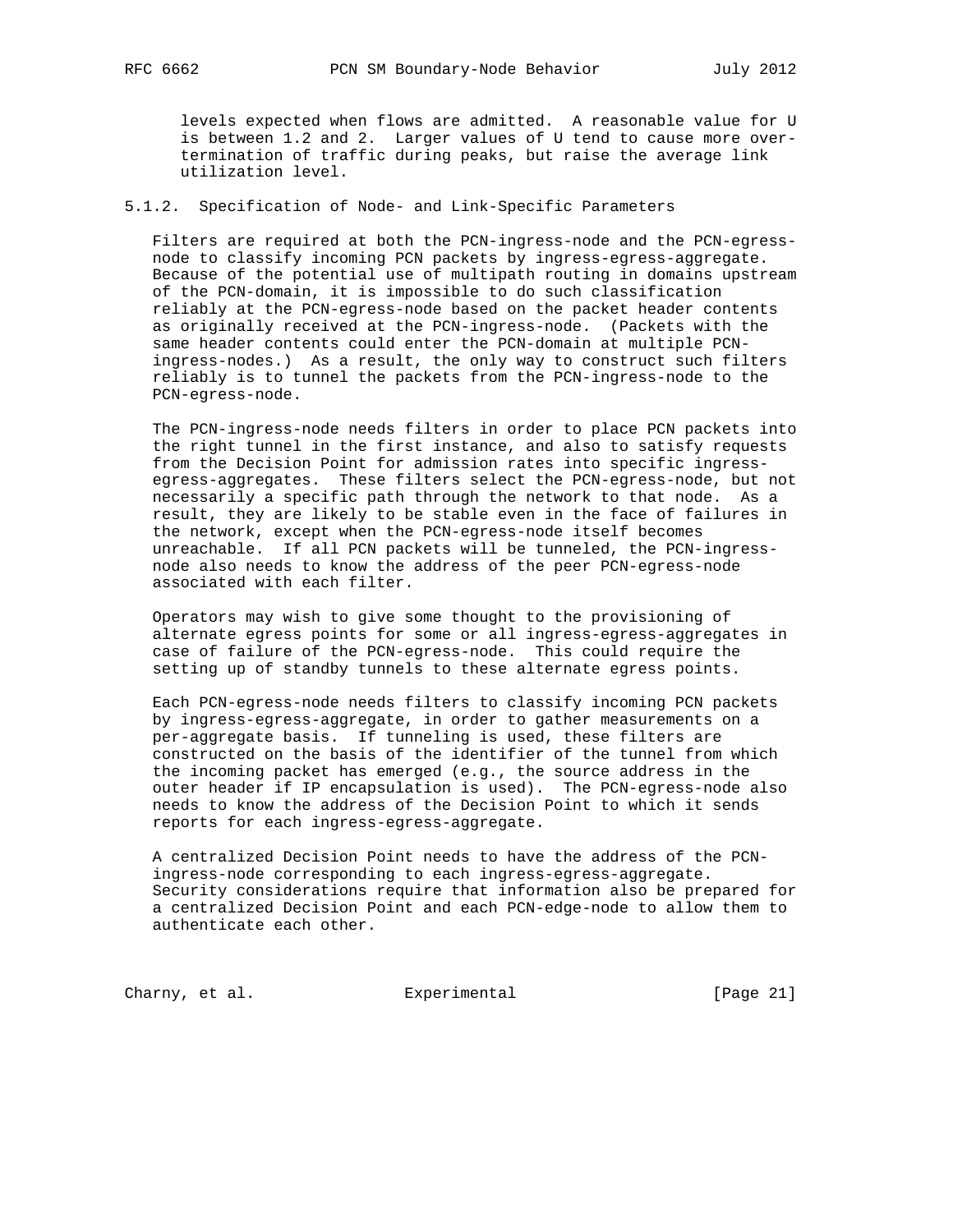Turning to link-specific parameters, the operator needs to derive a value for the PCN-admissible-rate on each link in the network. The first two paragraphs of Section 5.2.2 of [RFC5559] discuss how these values may be derived. ([SM-specific] Confusingly, "PCN-admissible rate" in the present context corresponds to "PCN-threshold-rate" in the cited paragraphs.)

# 5.1.3. Installation of Parameters and Policies

 As discussed in the previous two sections, every PCN node needs to be provisioned with a number of parameters and policies relating to its behavior in processing incoming packets. The Diffserv MIB [RFC3289] can be useful for this purpose, although it needs to be extended in some cases. This MIB covers packet classification, metering, counting, policing, dropping, and marking. The required extensions specifically include an encapsulation action following reclassification by ingress-egress-aggregate. In addition, the MIB has to be extended to include objects for marking the ECN field in the outer header at the PCN-ingress-node and an extension to the classifiers to include the ECN field at PCN-interior and PCN-egress nodes. Finally, a new object may need to be defined at the PCN interior-nodes to represent the packet-size-independent excess traffic-marking metering algorithm.

 The value for the PCN-admissible-rate on each link on a node appears as a metering parameter. Operators should take note of the need to deploy excess-traffic meters either on the ingress or the egress side of each interior link, but not both (Appendix B.2 of [RFC5670].

 The following additional information has to be configured by other means (e.g., additional MIBs, NETCONF models).

- At the PCN-egress-node:
- o the measurement interval T\_meas (units of ms, range 50 to 1000);
- o whether report suppression is to be applied;
- o if so, the interval T\_maxsuppress (units of 100 ms, range 1 to 100) and the CLE-reporting-threshold (units of tenths of one percent, range 0 to 1000, default value 0);
- o the address of the PCN-ingress-node for each ingress-egress aggregate, if the Decision Point is collocated with the PCN ingress-node and [RSVP-PCN] is not deployed;
- o the address of the centralized Decision Point to which it sends its reports, if there is one.

Charny, et al. **Experimental** Experimental [Page 22]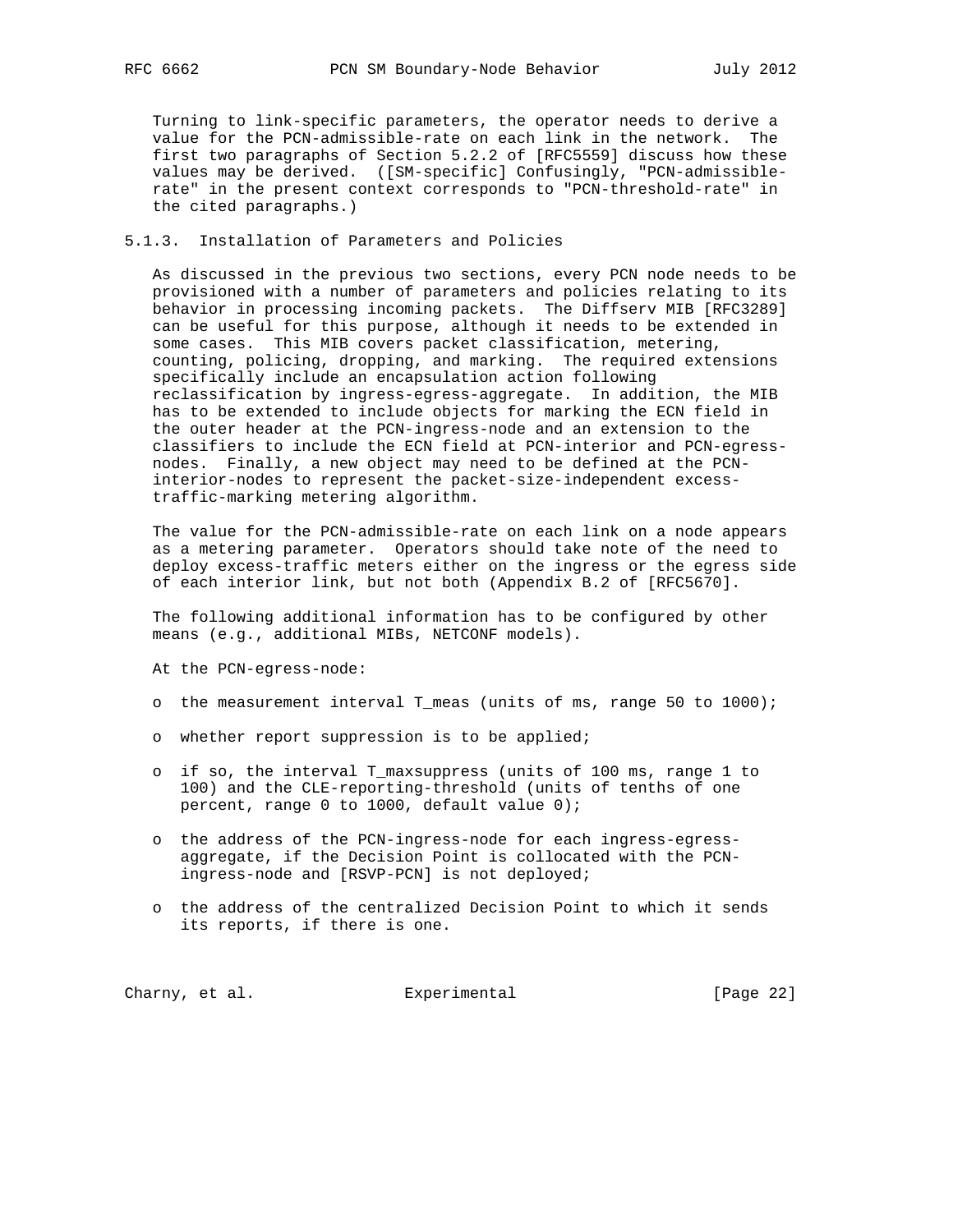At the Decision Point:

- o whether PCN-based flow admission is enabled;
- o whether PCN-based flow termination is enabled;
- o the value of CLE-limit (units of tenths of one percent, range 0 to 1000);
- o [SM-specific] the value of the factor U used in the flow termination procedure;
- o the value of the interval T\_crit (units of 100 ms, range 1 to 100);
- o whether report suppression is to be applied;
- o if so, the interval T\_maxsuppress (units of 100 ms, range 1 to 100) and the CLE-reporting-threshold (units of tenths of one percent, range 0 to 1000, default value 0). These MUST be the same values that are provisioned in the PCN-egress-nodes;
- o if the Decision Point is centralized, the address of the PCN ingress-node (and any other information needed to establish a security association) for each ingress-egress-aggregate.

 Depending on the testing strategy, it may be necessary to install the new configuration data in stages. This is discussed further below.

5.1.4. Activation and Verification of All Behaviors

 It is certainly not within the scope of this document to advise on testing strategy, which operators undoubtedly have well in hand. Quite possibly an operator will prefer an incremental approach to activation and testing. Implementing the PCN marking scheme at PCN ingress-nodes, corresponding scheduling behavior in downstream nodes, and re-marking at the PCN-egress-nodes is a large enough step in itself to require thorough testing before going further.

 Testing will probably involve the injection of packets at individual nodes and tracking of how the node processes them. This work can make use of the counter capabilities included in the Diffserv MIB. The application of these capabilities to the management of PCN is discussed in the next section.

Charny, et al. Subsection Experimental Charny, et al. (Page 23)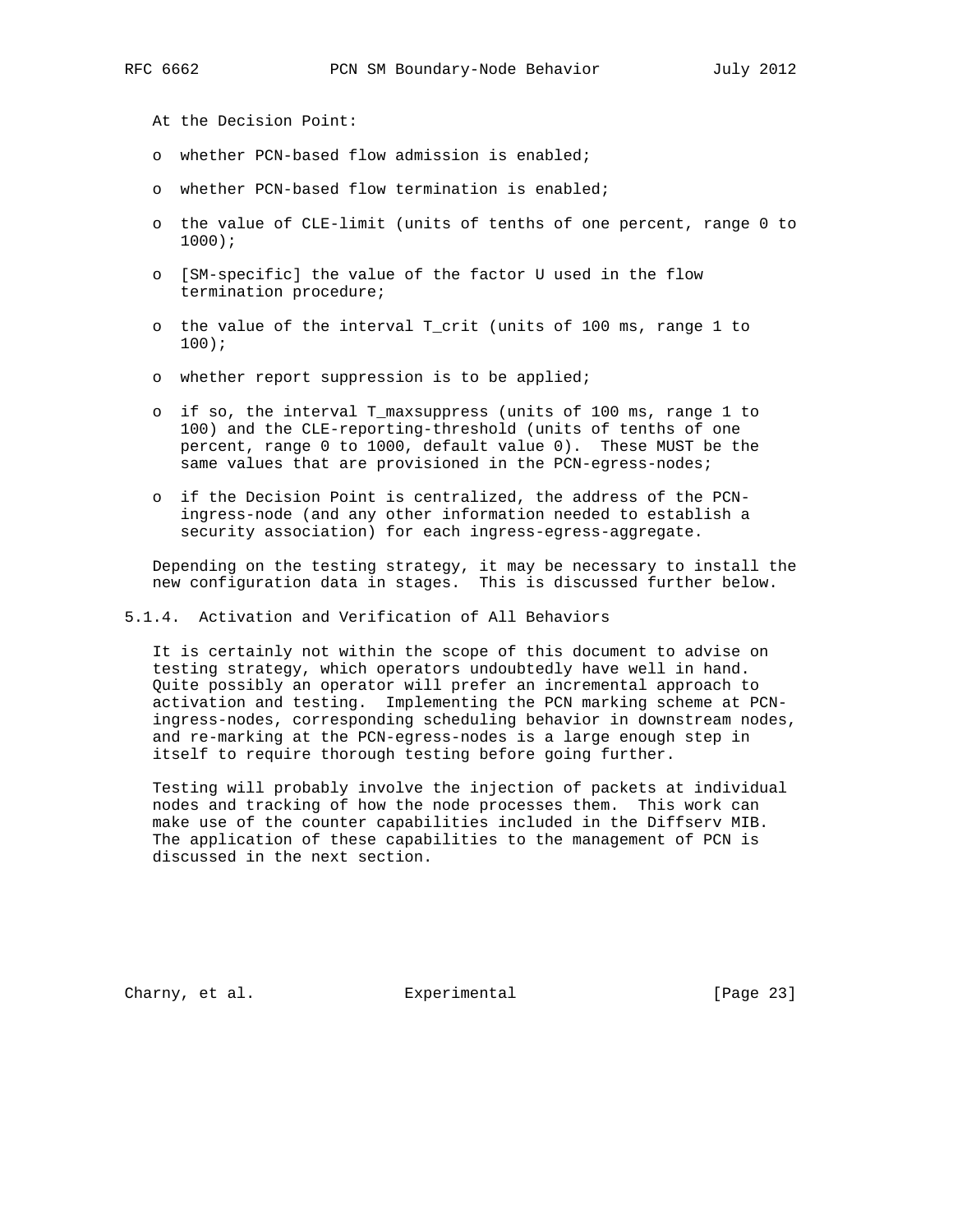## 5.2. Management Considerations

 This section focuses on the use of event logging and the use of counters supported by the Diffserv MIB [RFC3289] for the various monitoring tasks involved in management of a PCN network.

# 5.2.1. Event Logging in the PCN-Domain

 It is anticipated that event logging using SYSLOG [RFC5424] will be needed for fault management and potentially for capacity management. Implementations MUST be capable of generating logs for the following events:

- o detection of loss of contact between a Decision Point and a PCN edge-node, as described in Section 3.3.3;
- o successful receipt of a report from a PCN-egress-node, following detection of loss of contact with that node;
- o flow termination events.

 All of these logs are generated by the Decision Point. There is a strong likelihood in the first and third cases that the events are correlated with network failures at a lower level. This has implications for how often specific event types should be reported, so as not to contribute unnecessarily to log buffer overflow. Recommendations on this topic follow for each event report type.

 The field names (e.g., HOSTNAME, STRUCTURED-DATA) used in the following subsections are defined in [RFC5424].

5.2.1.1. Logging Loss and Restoration of Contact

 Section 3.3.3 describes the circumstances under which the Decision Point may determine that it has lost contact, either with a PCN ingress-node or a PCN-egress-node, due to failure to receive an expected report. Loss of contact with a PCN-ingress-node is a case primarily applicable when the Decision Point is in a separate node. However, implementations MAY implement logging in the collocated case if the implementation is such that non-response to a request from the Decision Point function can occasionally occur due to processor load or other reasons.

 The log reporting the loss of contact with a PCN-ingress-node or PCN egress-node MUST include the following content:

 o The HOSTNAME field MUST identify the Decision Point issuing the log.

Charny, et al. **Experimental** Experimental [Page 24]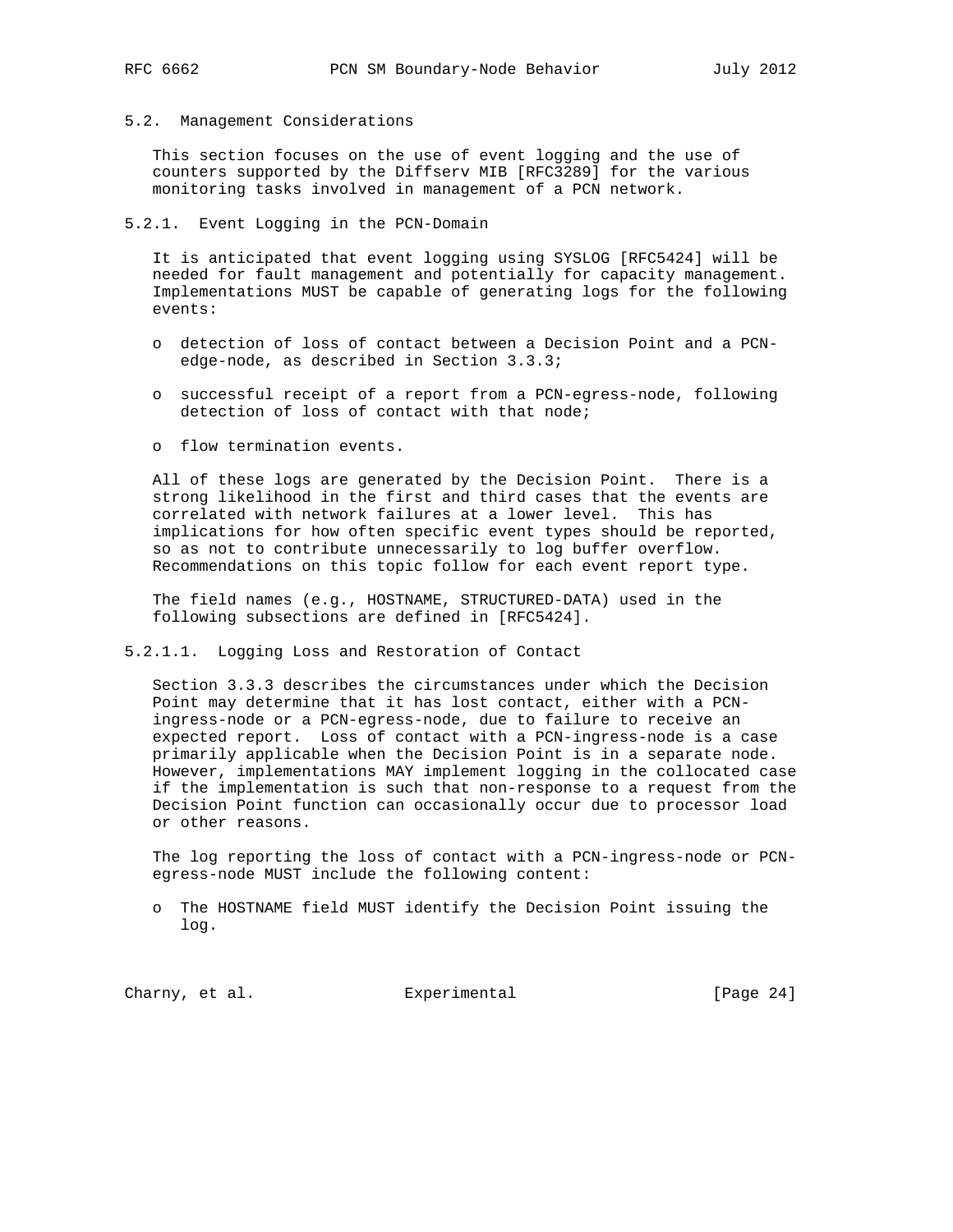o A STRUCTURED-DATA element MUST be present, containing parameters identifying the node for which an expected report has not been received and the type of report lost (ingress or egress). It is RECOMMENDED that the SD-ID for the STRUCTURED-DATA element have the form "PCNNode" (without the quotes), which has been registered with IANA (see [RFC6661] for more information). The node identifier PARAM-NAME is RECOMMENDED to be "ID" (without the quotes). The identifier itself is subject to the preferences expressed in Section 6.2.4 of [RFC5424] for the HOSTNAME field. The report type PARAM-NAME is RECOMMENDED to be "RTyp" (without the quotes). The PARAM-VALUE for the RTyp field MUST be either "ingr" or "egr".

 The following values are also RECOMMENDED for the indicated fields in this log, subject to local practice:

- o PRI initially set to 115, representing a Facility value of (14) "log alert" and a Severity level of (3) "Error Condition". Note that loss of contact with a PCN-egress-node implies that no new flows will be admitted to one or more ingress-egress-aggregates until contact is restored. The reason a higher severity level (lower value) is not proposed for the initial log is because any corrective action would probably be based on alerts at a lower subsystem level.
- o APPNAME set to "PCN" (without the quotes).
- o MSGID set to "LOST" (without the quotes).

 If contact is not regained with a PCN-egress-node in a reasonable period of time (say, one minute), the log SHOULD be repeated, this time with a PRI value of 113, implying a Facility value of (14) "log alert" and a Severity value of (1) "Alert: action must be taken immediately". The reasoning is that by this time, any more general conditions should have been cleared, and the problem lies specifically with the PCN-egress-node concerned and the PCN application in particular.

 Whenever a loss-of-contact log is generated for a PCN-egress-node, a log indicating recovery SHOULD be generated when the Decision Point next receives a report from the node concerned. The log SHOULD have the same content as just described for the loss-of-contact log, with the following differences:

 o PRI changes to 117, indicating a Facility value of (14) "log alert" and a Severity of (5) "Notice: normal but significant condition".

Charny, et al. Experimental [Page 25]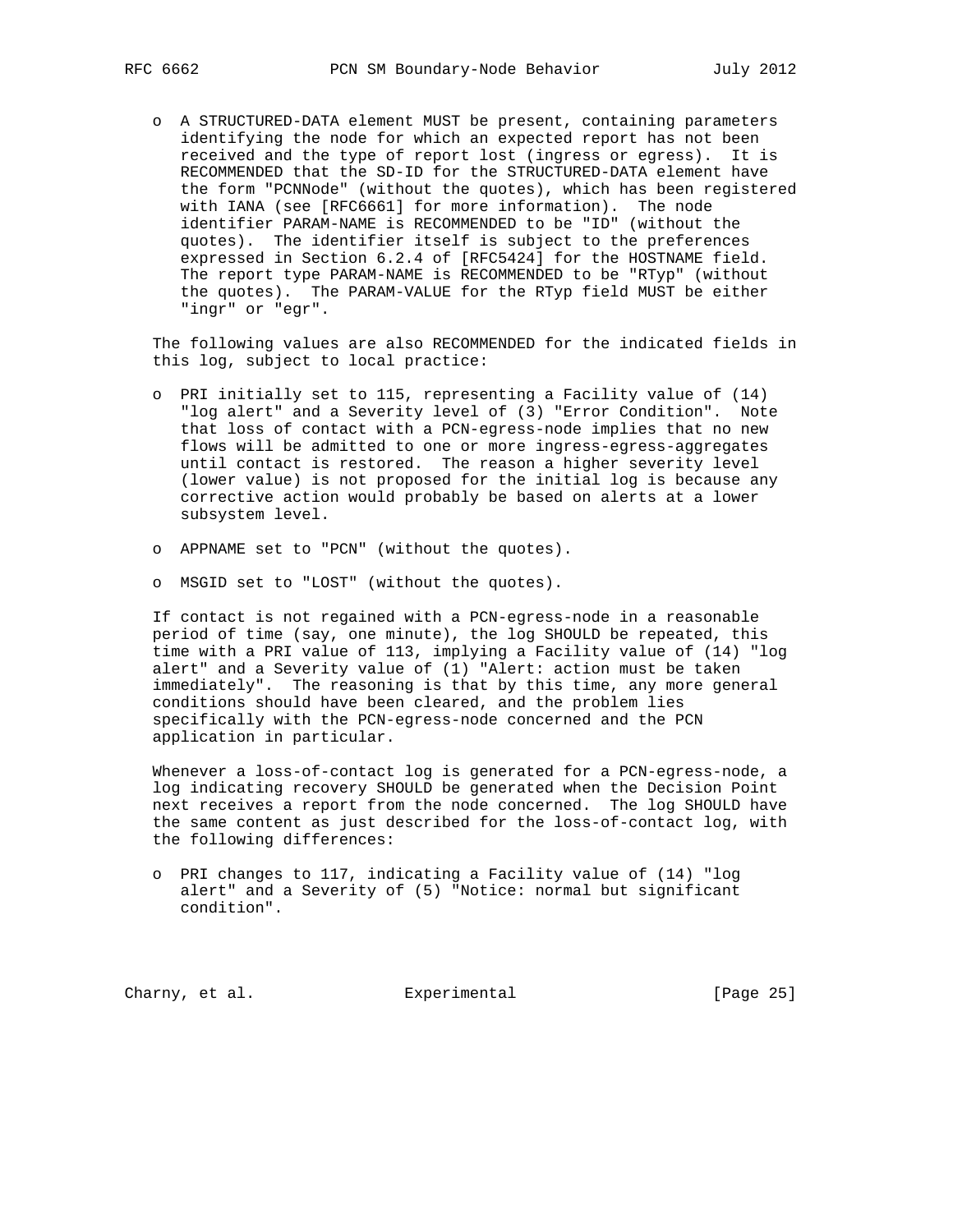o MSGID changes to "RECVD" (without the quotes).

5.2.1.2. Logging Flow Termination Events

 Section 3.3.2 describes the process whereby the Decision Point decides that flow termination is required for a given ingress-egress aggregate, calculates how much flow to terminate, and selects flows for termination. This section describes a log that SHOULD be generated each time such an event occurs. (In the case where termination occurs in multiple rounds, one log SHOULD be generated per round.) The log may be useful in fault management, to indicate the service impact of a fault occurring in a lower-level subsystem. In the absence of network failures, it may also be used as an indication of an urgent need to review capacity utilization along the path of the ingress-egress-aggregate concerned.

 The log reporting a flow termination event MUST include the following content:

- o The HOSTNAME field MUST identify the Decision Point issuing the log.
- o A STRUCTURED-DATA element MUST be present, containing parameters identifying the ingress and egress nodes for the ingress-egress aggregate concerned, indicating the total amount of flow being terminated, and giving the number of flows terminated to achieve that objective.

 It is RECOMMENDED that the SD-ID for the STRUCTURED-DATA element have the form: "PCNTerm" (without the quotes), which has been registered with IANA (see [RFC6661] for more information). The parameter identifying the ingress node for the ingress-egress aggregate is RECOMMENDED to have PARAM-NAME "IngrID" (without the quotes). The parameter identifying the egress node for the ingress-egress-aggregate is RECOMMENDED to have PARAM-NAME "EgrID" (without the quotes). Both identifiers are subject to the preferences expressed in Section 6.2.4 of [RFC5424] for the HOSTNAME field.

 The parameter giving the total amount of flow being terminated is RECOMMENDED to have PARAM-NAME "TermRate" (without the quotes). The PARAM-VALUE MUST be the target rate as calculated according to the procedures of Section 3.3.2, as an integer value in thousands of octets per second. The parameter giving the number of flows selected for termination is RECOMMENDED to have PARAM-NAME "FCnt" (without the quotes). The PARAM-VALUE for this parameter MUST be an integer, the number of flows selected.

Charny, et al. Subsection Experimental Charny, et al. [Page 26]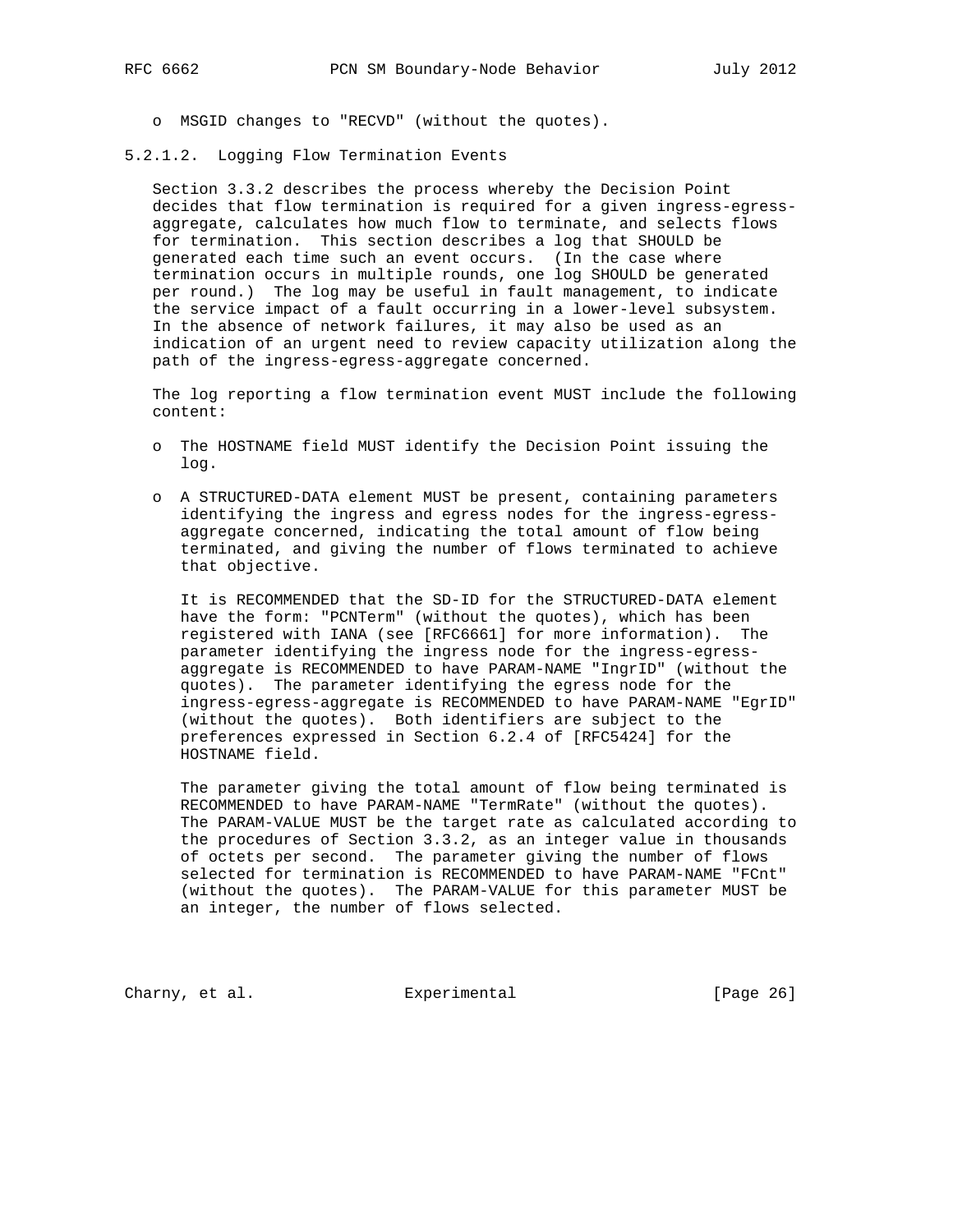The following values are also RECOMMENDED for the indicated fields in this log, subject to local practice:

- o PRI initially set to 116, representing a Facility value of (14) "log alert" and a Severity level of (4) "Warning: warning conditions".
- o APPNAME set to "PCN" (without the quotes).
- o MSGID set to "TERM" (without the quotes).
- 5.2.2. Provision and Use of Counters

 The Diffserv MIB [RFC3289] allows for the provision of counters along the various possible processing paths associated with an interface and flow direction. It is RECOMMENDED that the PCN-nodes be instrumented as described below. It is assumed that the cumulative counts so obtained will be collected periodically for use in debugging, fault management, and capacity management.

 PCN-ingress-nodes SHOULD provide the following counts for each ingress-egress-aggregate. Since the Diffserv MIB installs counters by interface and direction, aggregation of counts over multiple interfaces may be necessary to obtain total counts by ingress-egress aggregate. It is expected that such aggregation will be performed by a central system rather than at the PCN-ingress-node.

- o total PCN packets and octets that were received for that ingress egress-aggregate but were dropped;
- o total PCN packets and octets admitted to that aggregate.

 PCN-interior-nodes SHOULD provide the following counts for each interface, noting that a given packet MUST NOT be counted more than once as it passes through the node:

- o total PCN packets and octets dropped;
- o total PCN packets and octets forwarded without re-marking;
- o total PCN packets and octets re-marked to excess-traffic-marked.

 PCN-egress-nodes SHOULD provide the following counts for each ingress-egress-aggregate. As with the PCN-ingress-node, so with the PCN-egress-node it is expected that any necessary aggregation over multiple interfaces will be done by a central system.

o total not-marked PCN packets and octets received;

Charny, et al. Experimental [Page 27]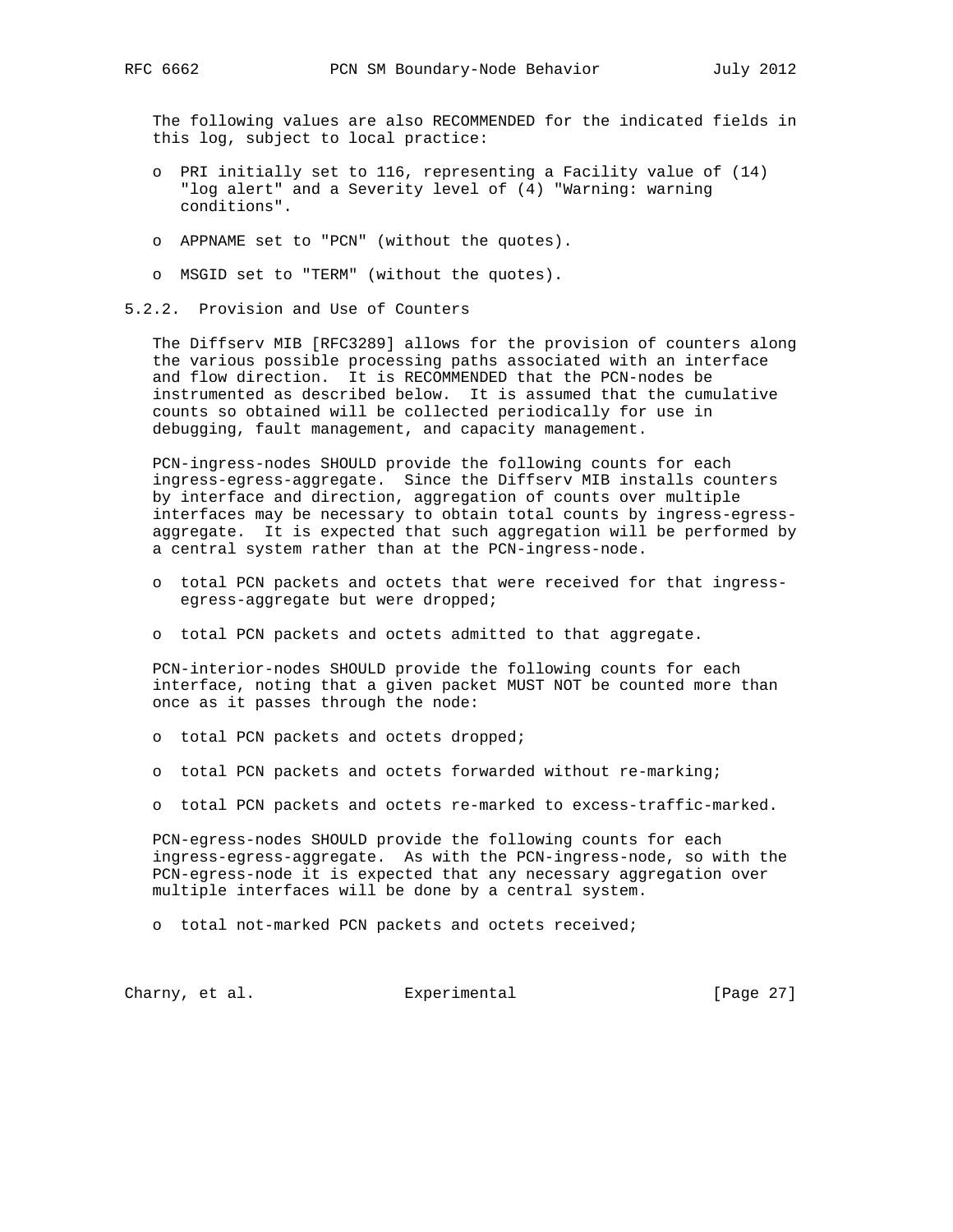o total excess-traffic-marked PCN packets and octets received.

 The following continuously cumulative counters SHOULD be provided as indicated, but require new MIBs to be defined. If the Decision Point is not collocated with the PCN-ingress-node, the latter SHOULD provide a count of the number of requests for PCN-sent-rate received from the Decision Point and the number of responses returned to the Decision Point. The PCN-egress-node SHOULD provide a count of the number of reports sent to each Decision Point. Each Decision Point SHOULD provide the following:

- o total number of requests for PCN-sent-rate sent to each PCN ingress-node with which it is not collocated;
- o total number of reports received from each PCN-egress-node;
- o total number of loss-of-contact events detected for each PCN boundary-node;
- o total cumulative duration of "block" state in hundreds of milliseconds for each ingress-egress-aggregate;
- o total number of rounds of flow termination exercised for each ingress-egress-aggregate.
- 6. Security Considerations

 [RFC5559] provides a general description of the security considerations for PCN. This memo introduces one new consideration, related to the use of a centralized Decision Point. The Decision Point itself is a trusted entity. However, its use implies the existence of an interface on the PCN-ingress-node through which communication of policy decisions takes place. That interface is a point of vulnerability that must be protected from denial-of-service attacks.

7. Acknowledgements

 Ruediger Geib, Philip Eardley, and Bob Briscoe have helped to shape the present document with their comments. Toby Moncaster gave a careful review to get it into shape for Working Group Last Call.

 Amongst the authors, Michael Menth deserves special mention for his constant and careful attention to both the technical content of this document and the manner in which it was expressed.

Charny, et al. Subsection Experimental Charny, et al. [Page 28]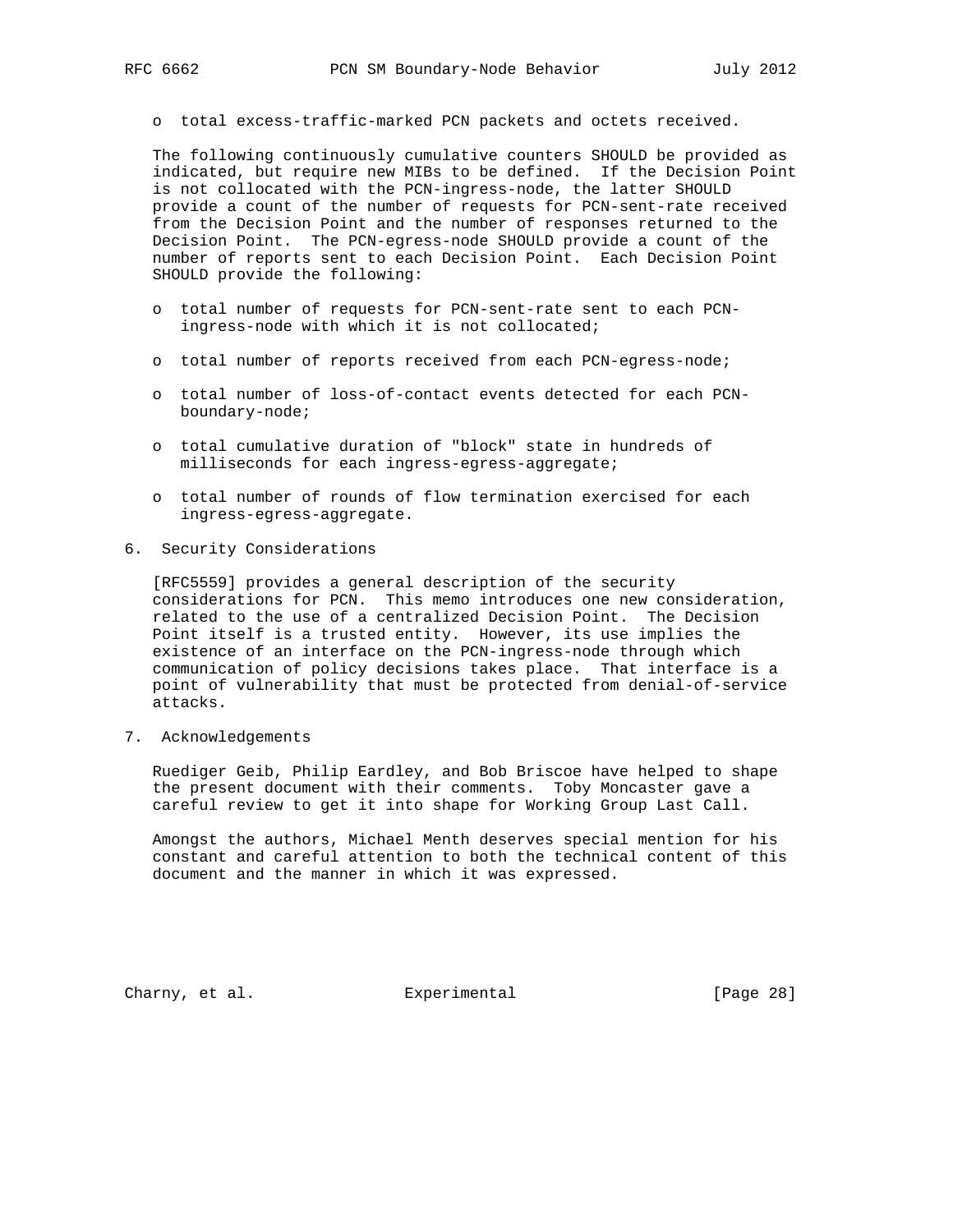David Harrington's careful AD review resulted not only in necessary changes throughout the document, but also the addition of the operations and management considerations (Section 5).

 Finally, reviews by Joel Halpern and Brian Carpenter helped to clarify how ingress-egress-aggregates are distinguished (Joel) and handling of packets that cannot be carried successfully as PCN packets (Brian). They also made other suggestions to improve the document, as did Stephen Farrell, Sean Turner, and Pete Resnick.

- 8. References
- 8.1. Normative References
	- [RFC2119] Bradner, S., "Key words for use in RFCs to Indicate Requirement Levels", BCP 14, RFC 2119, March 1997.
	- [RFC2474] Nichols, K., Blake, S., Baker, F., and D. Black, "Definition of the Differentiated Services Field (DS Field) in the IPv4 and IPv6 Headers", RFC 2474, December 1998.
	- [RFC2475] Blake, S., Black, D., Carlson, M., Davies, E., Wang, Z., and W. Weiss, "An Architecture for Differentiated Services", RFC 2475, December 1998.
	- [RFC3086] Nichols, K. and B. Carpenter, "Definition of Differentiated Services Per Domain Behaviors and Rules for their Specification", RFC 3086, April 2001.
	- [RFC3289] Baker, F., Chan, K., and A. Smith, "Management Information Base for the Differentiated Services Architecture", RFC 3289, May 2002.
	- [RFC5424] Gerhards, R., "The Syslog Protocol", RFC 5424, March 2009.
- [RFC5559] Eardley, P., "Pre-Congestion Notification (PCN) Architecture", RFC 5559, June 2009.
	- [RFC5670] Eardley, P., "Metering and Marking Behaviour of PCN- Nodes", RFC 5670, November 2009.
	- [RFC6660] Briscoe, B., Moncaster, T., and M. Menth, "Encoding Three Pre-Congestion Notification (PCN) States in the IP Header Using a Single Diffserv Codepoint (DSCP)", RFC 6660, July 2012.

Charny, et al. Subsection Experimental Charny, et al. (Page 29)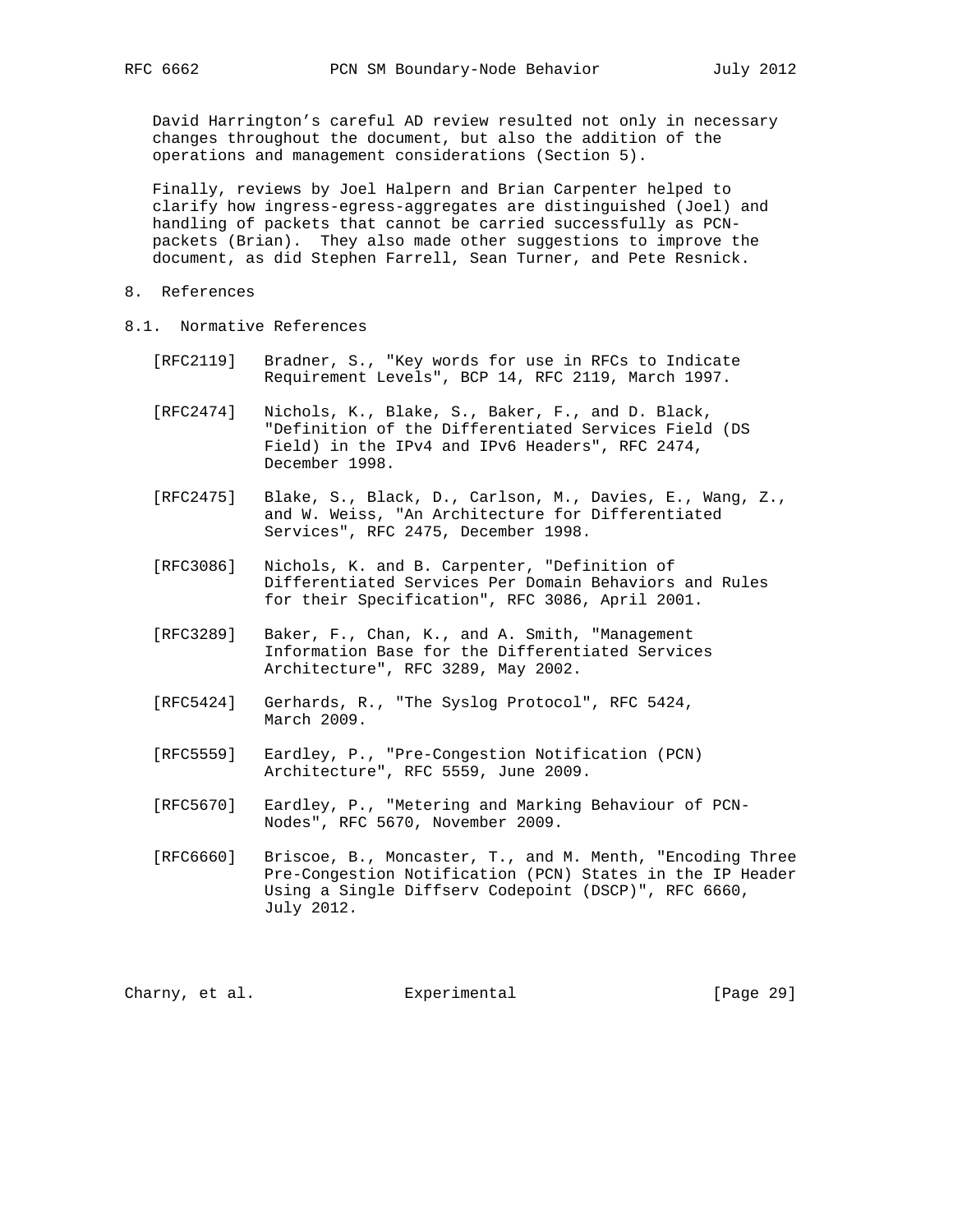# 8.2. Informative References

- [MeLe10] Menth, M. and F. Lehrieder, "PCN-Based Measured Rate Termination", Computer Networks Journal (Elsevier), vol. 54, no. 13, pp. 2099-2116, September 2010.
- [MeLe12] Menth, M. and F. Lehrieder, "Performance of PCN-Based Admission Control under Challenging Conditions", IEEE/ ACM Transactions on Networking, vol. 20, no. 2, April 2012.
- [RFC4594] Babiarz, J., Chan, K., and F. Baker, "Configuration Guidelines for DiffServ Service Classes", RFC 4594, August 2006.
- [RFC6661] Charny, A., Huang, F., Karagiannis, G., Menth, M., and T. Taylor, Ed., "Pre-Congestion Notification (PCN) Boundary- Node Behavior for the Controlled Load (CL) Mode of Operation", RFC 6661, July 2012.
- [RSVP-PCN] Karagiannis, G. and A. Bhargava, "Generic Aggregation of Resource ReSerVation Protocol (RSVP) for IPv4 And IPv6 Reservations over PCN domains", Work in Progress, July 2012.
- [Satoh10] Satoh, D. and H. Ueno, "Cause and Countermeasure of Overtermination for PCN-Based Flow Termination", Proceedings of IEEE Symposium on Computers and Communications (ISCC '10), pp. 155-161, Riccione, Italy, June 2010.